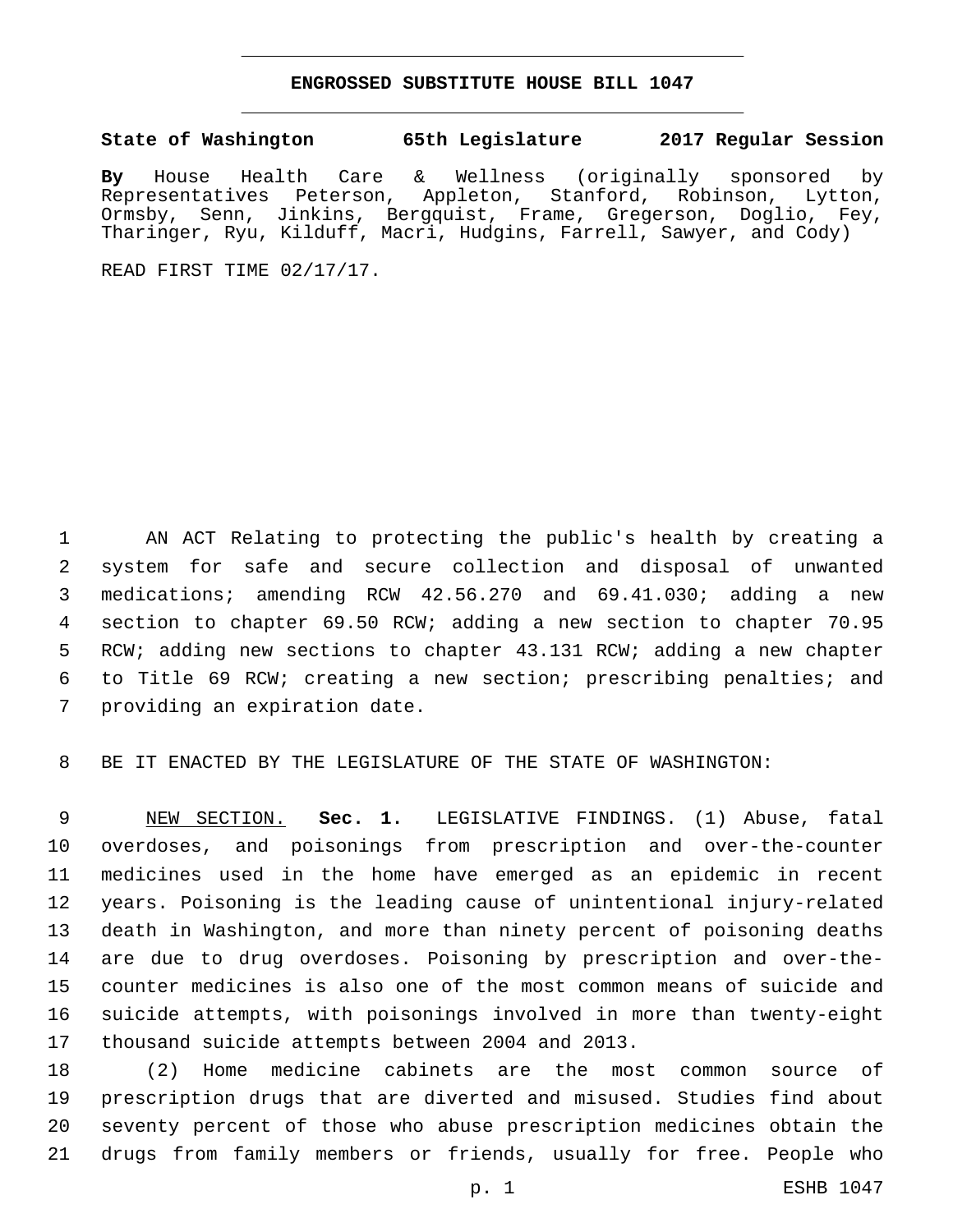are addicted to heroin often first abused prescription opiate medicines. Unused, unwanted, and expired medicines that accumulate in homes increase risks of drug abuse, overdoses, and preventable poisonings.4

 (3) A safe system for the collection and disposal of unused, unwanted, and expired medicines is a key element of a comprehensive strategy to prevent prescription drug abuse, but disposing of medicines by flushing them down the toilet or placing them in the garbage can contaminate groundwater and other bodies of water, contributing to long-term harm to the environment and animal life.

 (4) The legislature therefore finds that it is in the interest of public health to establish a single, uniform, statewide system of regulation for safe and secure collection and disposal of medicines through a uniform drug "take-back" program operated and funded by 15 drug manufacturers.

 NEW SECTION. **Sec. 2.** DEFINITIONS. The definitions in this section apply throughout this chapter unless the context clearly requires otherwise.

 (1) "Administer" means the direct application of a legend drug whether by injection, inhalation, ingestion, or any other means, to 21 the body of the patient or research subject by:

22 (a) A practitioner; or

 (b) The patient or research subject at the direction of the 24 practitioner.

 (2) "Authorized collector" means any of the following persons or entities that have entered into an agreement with a program operator 27 to collect covered drugs:

 (a) A person or entity that is registered with the United States drug enforcement administration and that qualifies under federal law to modify its registration to collect controlled substances for the 31 purpose of destruction;

32 (b) A law enforcement agency; or

 (c) An entity authorized by the department to provide an alternative collection mechanism for certain covered drugs that are not controlled substances, as defined in RCW 69.50.101.

 (3) "Collection site" means the location where an authorized collector operates a secure collection receptacle for collecting covered drugs.38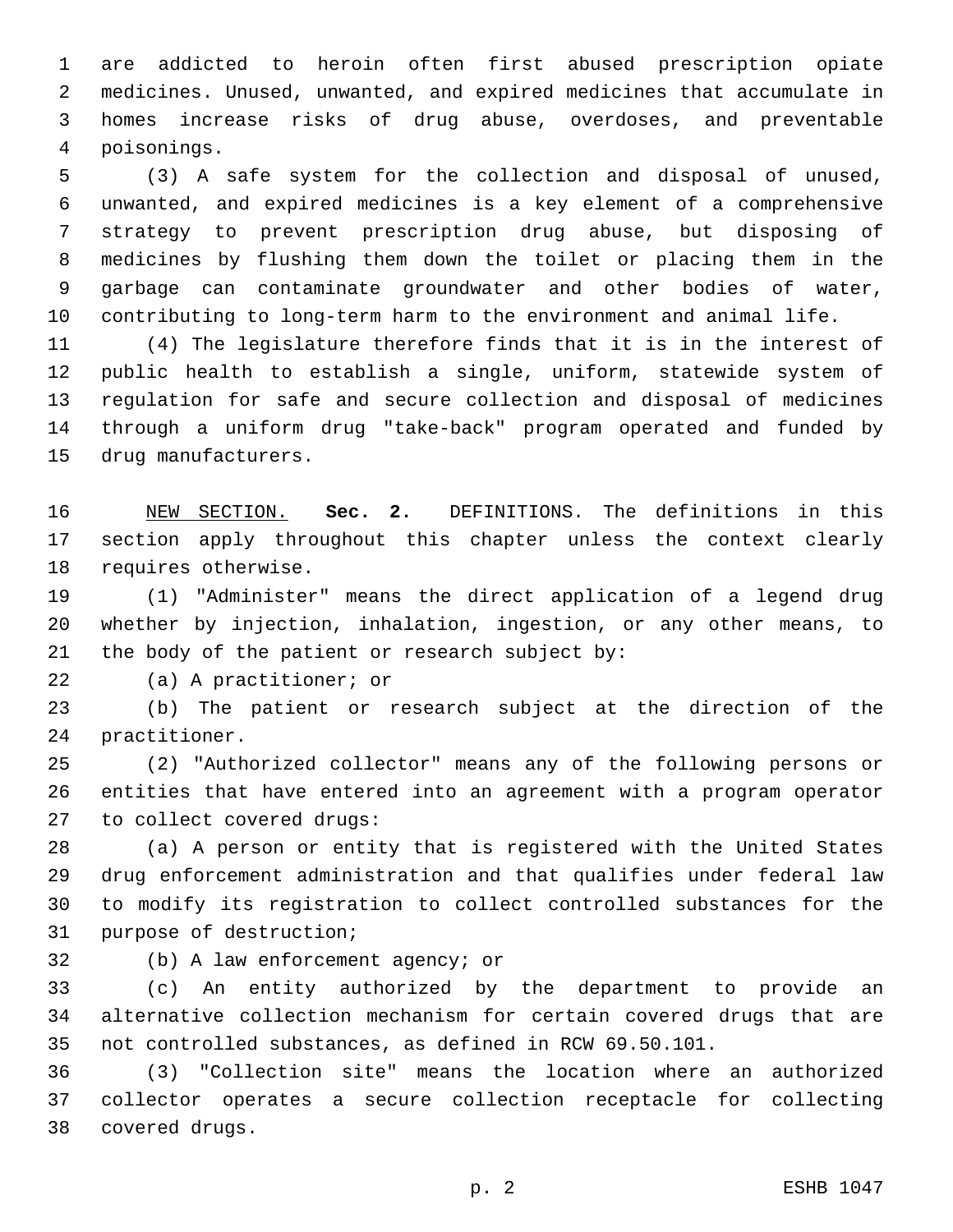(4)(a) "Covered drug" means a drug from a covered entity that the covered entity no longer wants and that the covered entity has abandoned or discarded or intends to abandon or discard. "Covered drug" includes legend drugs and nonlegend drugs, brand name and generic drugs, drugs for veterinary use for household pets, and drugs in medical devices and combination products.6

(b) "Covered drug" does not include:7

8 (i) Vitamins, minerals, or supplements;

 (ii) Herbal-based remedies and homeopathic drugs, products, or 10 remedies;

 (iii) Controlled substances contained in schedule I of the uniform controlled substances act, chapter 69.50 RCW;

 (iv) Cosmetics, shampoos, sunscreens, lip balm, toothpaste, antiperspirants, or other personal care products that are regulated as both cosmetics and nonprescription drugs under the federal food, 16 drug, and cosmetic act, 21 U.S.C. Sec. 301 et seq.;

 (v) Drugs for which manufacturers provide a pharmaceutical product stewardship or drug take-back program as part of a federal food and drug administration managed risk evaluation and mitigation 20 strategy under 21 U.S.C. Sec. 355-1;

 (vi) Biological drug products, as defined by 21 C.F.R. 600.3 (h) as it exists on the effective date of this section, for which manufacturers provide a pharmaceutical product stewardship or drug take-back program and who provide the department with a report describing the program, including how the drug product is collected and safely disposed and how patients are made aware of the drug take- back program, and who updates the department on changes that 28 substantially alter their drug take-back program;

(vii) Drugs that are administered in a clinical setting;

 (viii) Emptied injector products or emptied medical devices and 31 their component parts or accessories;

 (ix) Exposed needles or sharps, or used drug products that are 33 medical wastes; or

 (x) Pet pesticide products contained in pet collars, powders, 35 shampoos, topical applications, or other forms.

 (5) "Covered entity" means a state resident or other nonbusiness entity and includes an ultimate user, as defined by regulations adopted by the United States drug enforcement administration. "Covered entity" does not include a business generator of pharmaceutical waste, such as a hospital, clinic, health care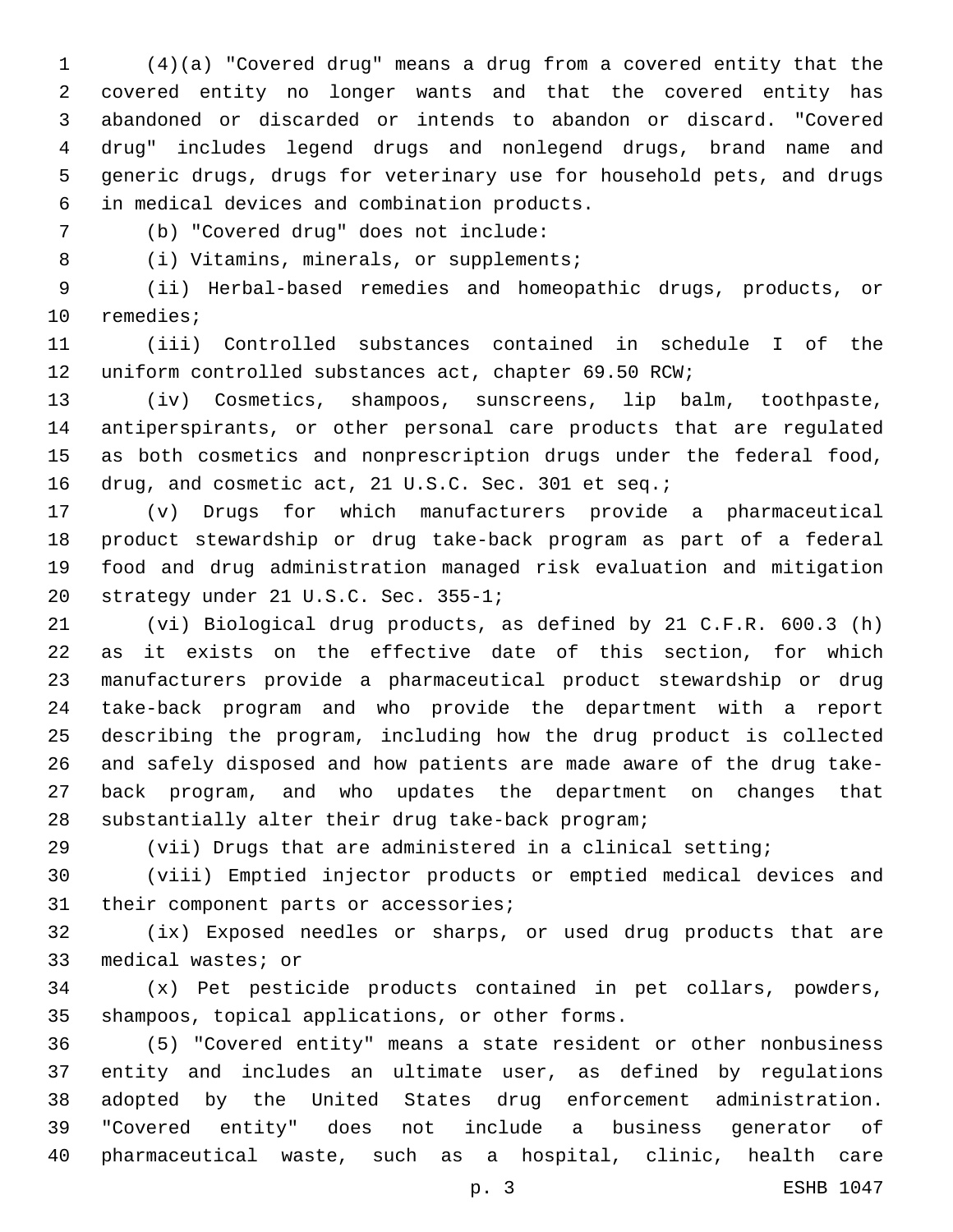provider's office, veterinary clinic, pharmacy, or law enforcement 2 agency.

 (6) "Covered manufacturer" means a person, corporation, or other entity engaged in the manufacture of covered drugs sold in or into Washington state. "Covered manufacturer" does not include a retail pharmacy that sells a drug under the retail pharmacy's store label if the manufacturer of the drug is identified under section 4 of this 8 act.

(7) "Department" means the department of health.

(8)(a) "Drug" means:10

 (a) Substances recognized as drugs in the official United States pharmacopoeia, official homeopathic pharmacopoeia of the United States, or official national formulary, or any supplement to any of 14 them;

 (b) Substances intended for use in the diagnosis, cure, mitigation, treatment, or prevention of disease in human beings or 17 animals;

 (c) Substances other than food, minerals, or vitamins that are intended to affect the structure or any function of the body of human beings or animals; and

 (d) Substances intended for use as a component of any article 22 specified in  $(a)$ ,  $(b)$ , or  $(c)$  of this subsection.

 (9) "Drug take-back organization" means an organization designated by a manufacturer or group of manufacturers to act as an agent on behalf of each manufacturer to develop and implement a drug 26 take-back program.

 (10) "Drug take-back program" or "program" means a program implemented by a program operator for the collection, transportation, 29 and disposal of covered drugs.

 (11) "Drug wholesaler" means an entity licensed as a wholesaler 31 under chapter 18.64 RCW.

 (12) "Generic drug" means a drug that is chemically identical or bioequivalent to a brand name drug in dosage form, safety, strength, route of administration, quality, performance characteristics, and intended use. The inactive ingredients in a generic drug need not be identical to the inactive ingredients in the chemically identical or 37 bioequivalent brand name drug.

 (13) "Legend drug" means a drug, including a controlled substance under chapter 69.50 RCW, that is required by any applicable federal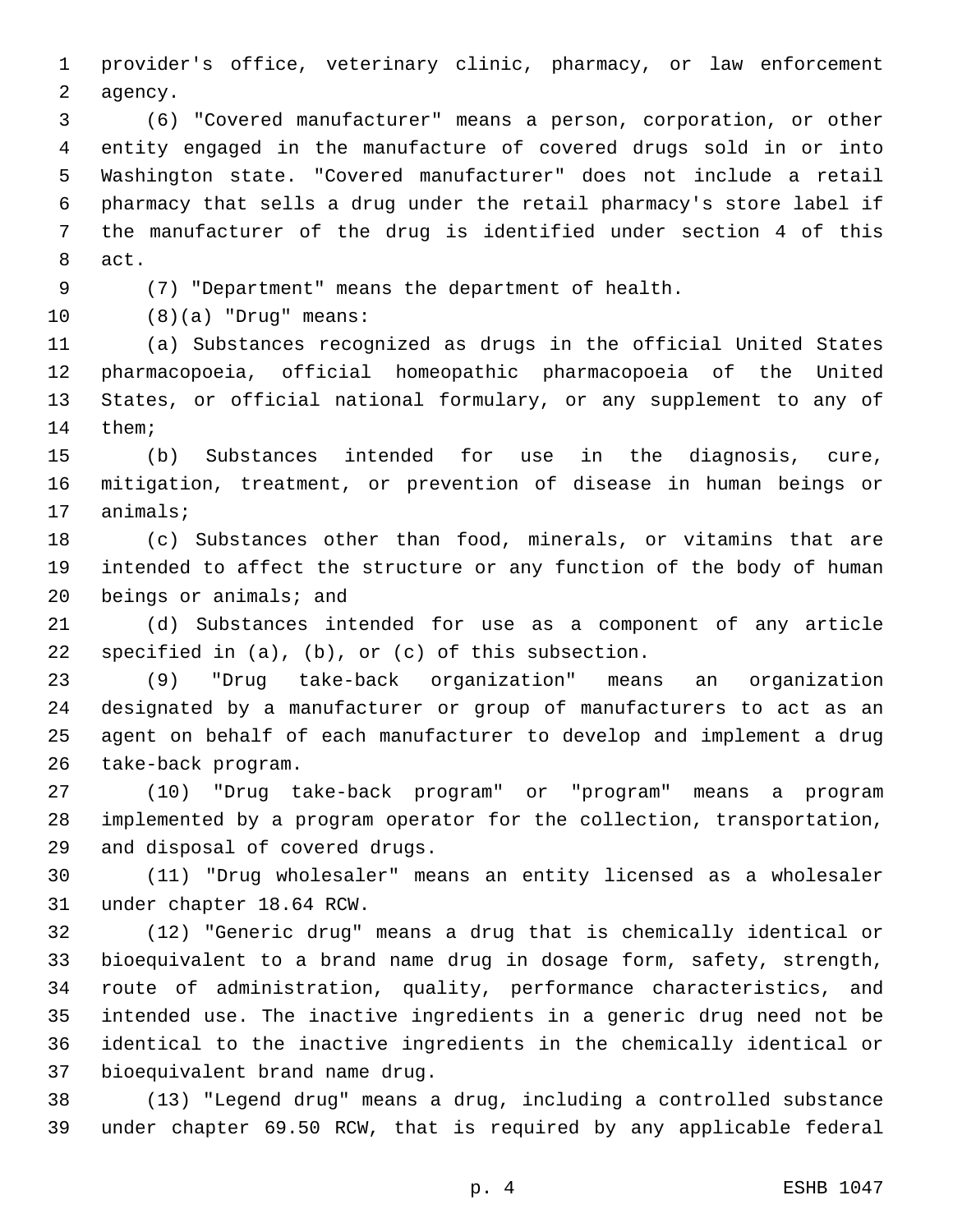or state law or regulation to be dispensed by prescription only or 2 that is restricted to use by practitioners only.

 (14) "Mail-back distribution location" means a facility, such as a town hall or library, that offers prepaid, preaddressed mailing 5 envelopes to covered entities.

 (15) "Mail-back program" means a method of collecting covered drugs from covered entities by using prepaid, preaddressed mailing 8 envelopes.

(16) "Manufacture" has the same meaning as in RCW 18.64.011.

 (17) "Nonlegend drug" means a drug that may be lawfully sold 11 without a prescription.

 (18) "Pharmacy" means a place licensed as a pharmacy under 13 chapter 18.64 RCW.

 (19) "Program operator" means a drug take-back organization, covered manufacturer, or group of covered manufacturers that implements or intends to implement a drug take-back program approved 17 by the department.

 (20) "Retail pharmacy" means a place licensed as a pharmacy under chapter 18.64 RCW for the retail sale and dispensing of drugs.

(21) "Secretary" means the secretary of health.

 NEW SECTION. **Sec. 3.** REQUIREMENT TO PARTICIPATE IN A DRUG TAKE- BACK PROGRAM. A covered manufacturer must establish and implement a drug take-back program that complies with the requirements of this chapter. A manufacturer that becomes a covered manufacturer after the effective date of this section must, no later than six months after the date on which the manufacturer became a covered manufacturer, participate in an approved drug take-back program or establish and implement a drug take-back program that complies with the requirements of this chapter. A covered manufacturer may establish and implement a drug take-back program independently, as part of a group of covered manufacturers, or through membership in a drug take-back organization.

 NEW SECTION. **Sec. 4.** IDENTIFICATION OF COVERED MANUFACTURERS. (1) No later than ninety days after the effective date of this section, a drug wholesaler that sells a drug in or into Washington must provide a list of drug manufacturers to the department in a form agreed upon with the department. A drug wholesaler must provide an updated list to the department on January 15th of each year.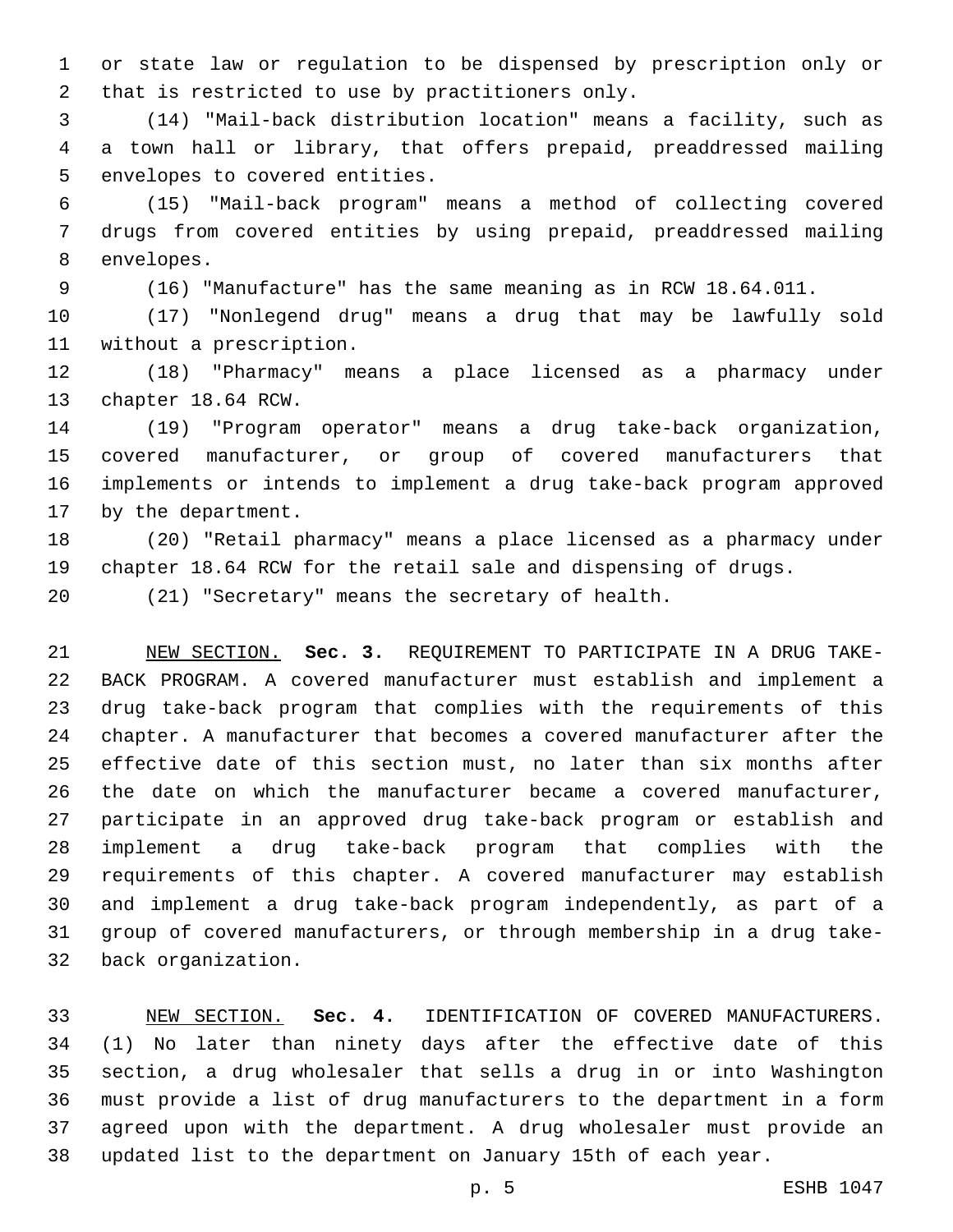(2) No later than ninety days after the effective date of this section, a retail pharmacy must provide written notification to the department identifying the drug manufacturer from which the retail pharmacy obtains a drug that the retail pharmacy sells under its 5 store label.

 (3) A person or entity that receives a letter of inquiry from the department regarding whether or not it is a covered manufacturer under this chapter shall respond in writing no later than sixty days after receipt of the letter. If the person or entity does not believe it is a covered manufacturer for purposes of this chapter, it shall: (a) State the basis for the belief; (b) provide a list of any drugs it sells, distributes, repackages, or otherwise offers for sale within the state; and (c) identify the name and contact information of the manufacturer of the drugs identified under (b) of this 15 subsection.

 NEW SECTION. **Sec. 5.** DRUG TAKE-BACK PROGRAM APPROVAL. (1) By July 1, 2019, a program operator must submit a proposal for the establishment and implementation of a drug take-back program to the department for approval. The department shall approve a proposed program if the applicant submits a completed application, the proposed program meets the requirements of subsection (2) of this section, and the applicant pays the appropriate fee established by the department under section 12 of this act.

 (2) To be approved by the department, a proposed drug take-back 25 program must:

 (a) Identify and provide contact information for the program 27 operator and each participating covered manufacturer;

 (b) Identify and provide contact information for the authorized collectors for the proposed program, as well as the reasons for excluding any potential authorized collectors from participation in 31 the program;

 (c) Provide for a collection system that complies with section 6 33 of this act;

 (d) Provide for a handling and disposal system that complies with 35 section 8 of this act;

 (e) Identify any transporters and waste disposal facilities that 37 the program will use;

 (f) Adopt policies and procedures to be followed by persons handling covered drugs collected under the program to ensure safety,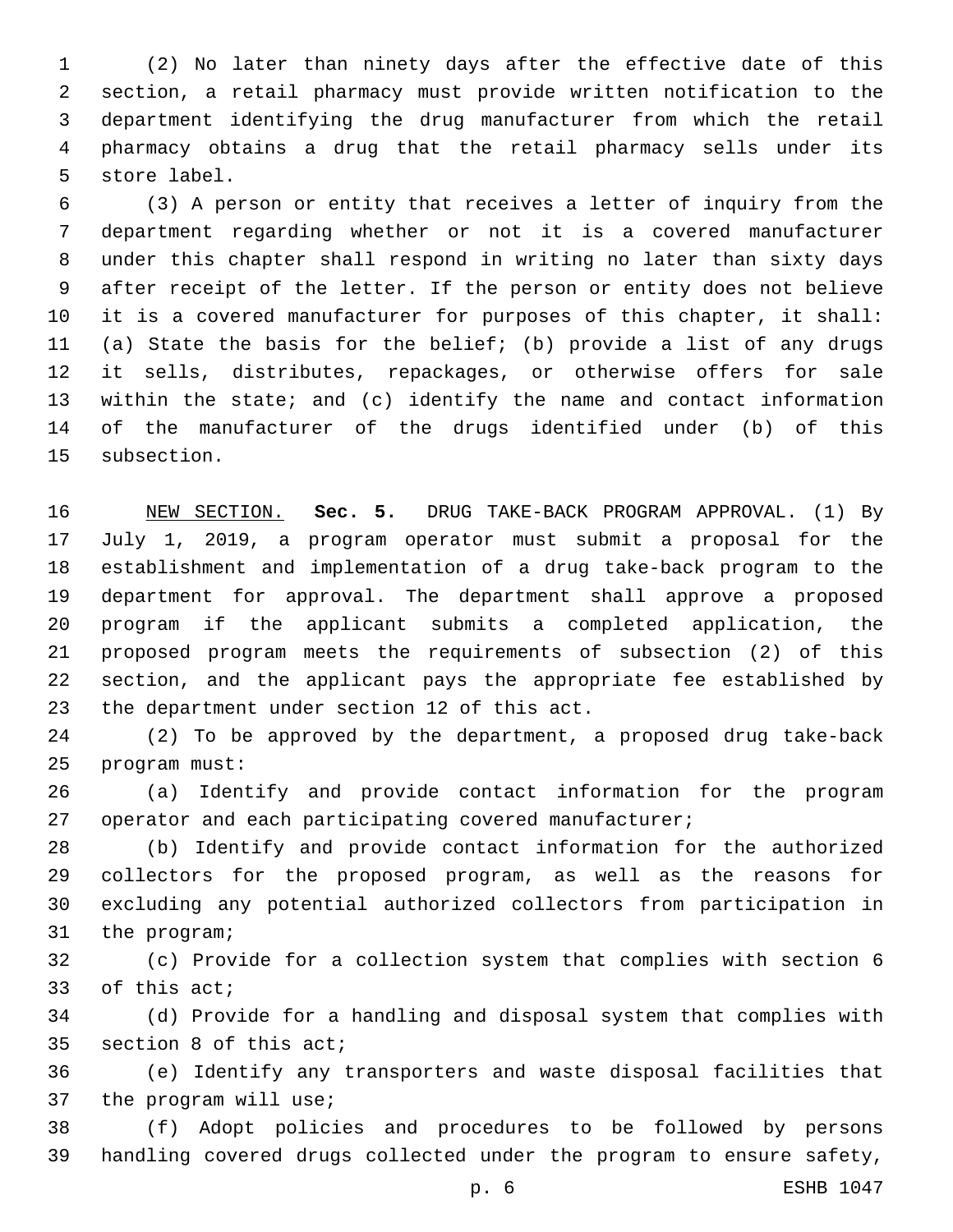security, and compliance with regulations adopted by the United States drug enforcement administration, as well as any applicable 3 laws;

 (g) Ensure the security of patient information on drug packaging during collection, transportation, recycling, and disposal;

 (h) Promote the program by providing consumers, pharmacies, and other entities with educational and informational materials as 8 required by section 7 of this act;

 (i) Demonstrate adequate funding for all administrative and operational costs of the drug take-back program, with costs apportioned among participating covered manufacturers;

 (j) Set long-term and short-term goals with respect to collection 13 amounts and public awareness; and

 (k) Consider: (i) The use of existing providers of pharmaceutical waste transportation and disposal services; (ii) separation of covered drugs from packaging to reduce transportation and disposal 17 costs; and (iii) recycling of drug packaging.

 (3)(a) No later than one hundred twenty days after receipt of a drug take-back program proposal, the department shall either approve or reject the proposal in writing to the applicant. The department may extend the deadline for approval or rejection of a proposal for good cause. If the department rejects the proposal, it shall provide 23 the reason for rejection.

 (b) No later than ninety days after receipt of a notice of rejection under (a) of this subsection, the applicant shall submit a revised proposal to the department. The department shall either approve or reject the revised proposal in writing to the applicant within ninety days after receipt of the revised proposal, including 29 the reason for rejection, if applicable.

 (c) If the department rejects a revised proposal, the department 31 may:

 (i) Require the program operator to submit a further revised 33 proposal;

 (ii) Develop and impose changes to some or all of the revised 35 proposal to address deficiencies;

 (iii) Require the covered manufacturer or covered manufacturers that proposed the rejected revised proposal to participate in a 38 previously approved drug take-back program; or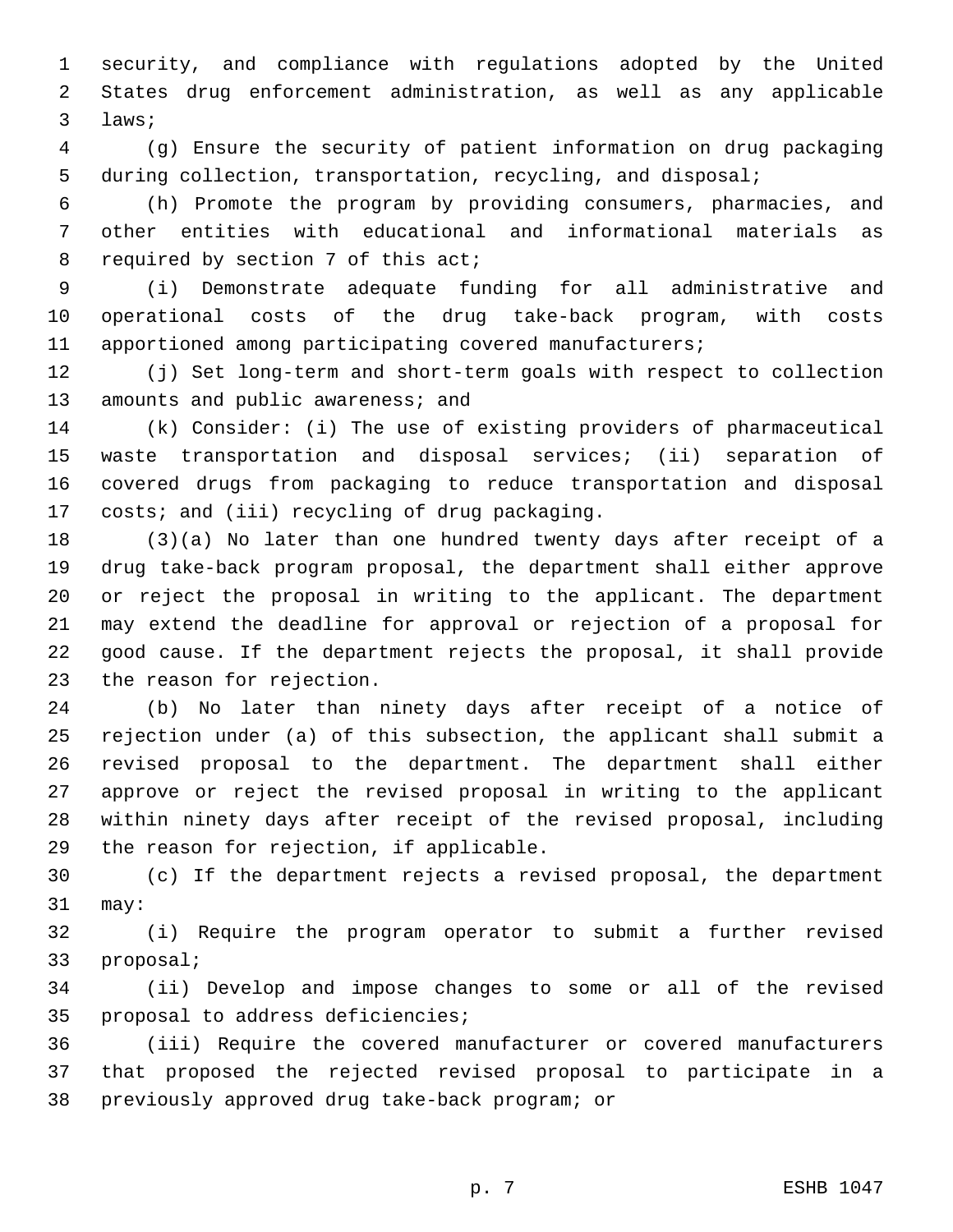(iv) Find the covered manufacturer out of compliance with the requirements of this chapter and take enforcement action as provided 3 in section 11 of this act.

 (4) The program operator must initiate operation of an approved drug take-back program no later than one hundred eighty days after 6 approval of the proposal by the department.

 (5)(a) Proposed changes to an approved drug take-back program that substantially alter program operations must have prior written approval of the department. A program operator must submit to the department such a proposed change in writing at least fifteen days before the change is scheduled to occur. Changes requiring prior approval of the department include changes to participating covered manufacturers, collection methods, achievement of the service convenience goal described in section 6 of this act, policies and procedures for handling covered drugs, education and promotion 16 methods, and selection of disposal facilities.

 (b) For changes to a drug take-back program that do not substantially alter program operations, a program operator must notify the department at least seven days before implementing the change. Changes that do not substantially alter program operations include changes to collection site locations, methods for scheduling and locating periodic collection events, and methods for distributing 23 prepaid, preaddressed mailers.

 (c) A program operator must notify the department of any changes to the official point of contact for the program no later than fifteen days after the change. A program operator must notify the department of any changes in ownership or contact information for participating covered manufacturers no later than ninety days after 29 such change.

 (6) No later than four years after a drug take-back program initiates operations, and every four years thereafter, the program operator must submit an updated proposal to the department describing any substantive changes to program elements described in subsection (2) of this section. The department shall approve or reject the updated proposal using the process described in subsection (3) of 36 this section.

 (7) The department shall make all proposals submitted under this section available to the public and shall provide an opportunity for 39 written public comment on each proposal.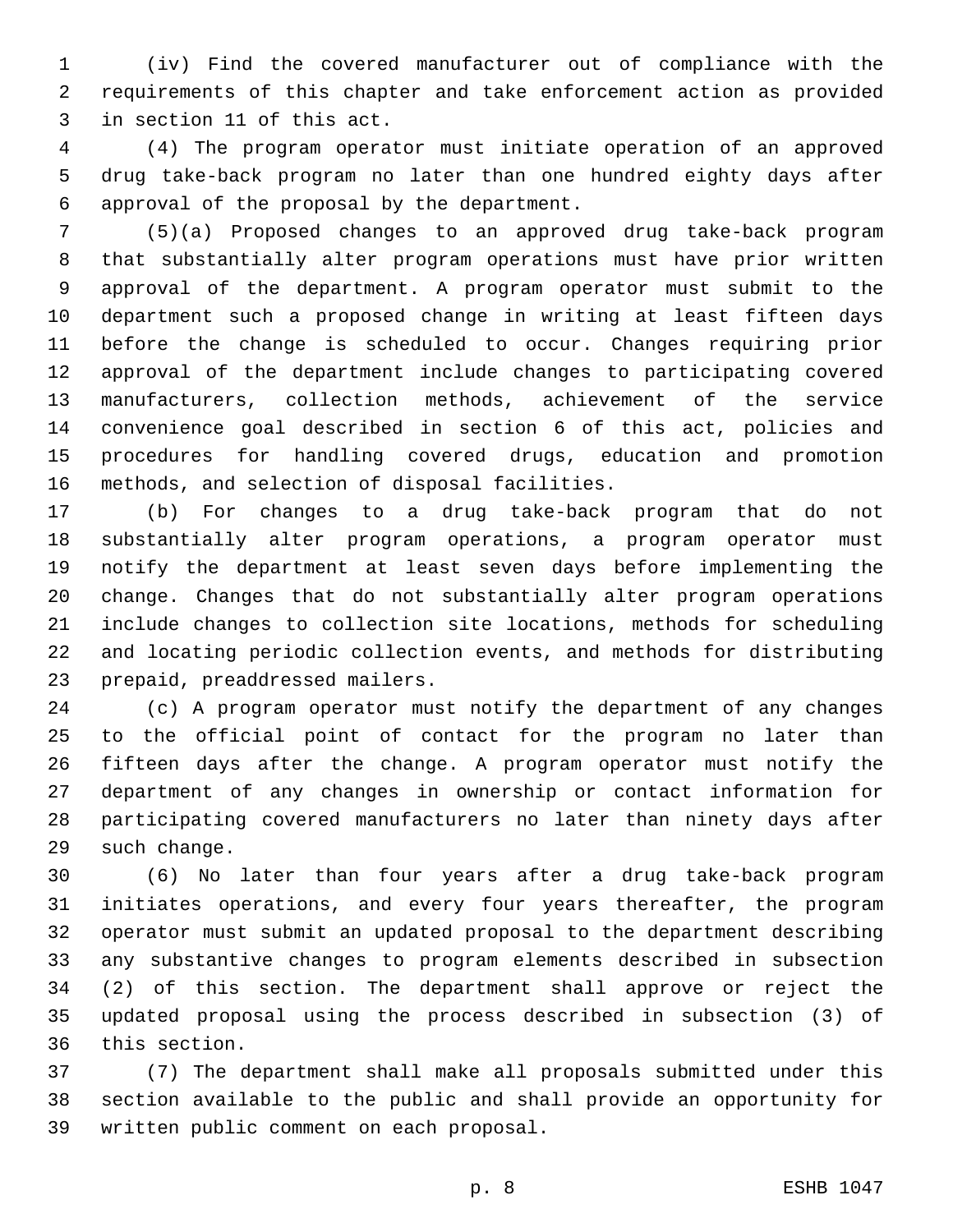NEW SECTION. **Sec. 6.** COLLECTION SYSTEM. (1)(a) At least one hundred twenty days prior to submitting a proposal under section 5 of this act, a program operator must notify potential authorized collectors of the opportunity to serve as an authorized collector for the proposed drug take-back program. A program operator must commence good faith negotiations with a potential authorized collector no later than thirty days after the potential authorized collector expresses interest in participating in a proposed program.

 (b) A person or entity may serve as an authorized collector for a drug take-back program voluntarily or in exchange for compensation, but nothing in this chapter requires a person or entity to serve as 12 an authorized collector.

 (c) A drug take-back program must include as an authorized collector any retail pharmacy, hospital or clinic with an on-site pharmacy, or law enforcement agency that offers to participate in the program without compensation and meets the requirements of subsection (2) of this section. Such a pharmacy, hospital, clinic, or law enforcement agency must be included as an authorized collector in the program no later than ninety days after receiving the offer to 20 participate.

(d) A drug take-back program may also locate collection sites at:

 (i) A long-term care facility where a pharmacy, or a hospital or clinic with an on-site pharmacy, operates a secure collection 24 receptacle;

 (ii) A substance use disorder treatment program, as defined in 26 RCW 71.24.025; or

 (iii) Any other authorized collector willing to participate as a collection site and able to meet the requirements of subsection (2) 29 of this section.

 (2)(a) A collection site must accept all covered drugs from covered entities during the hours that the authorized collector is 32 normally open for business with the public.

 (b) A collection site located at a long-term care facility may only accept covered drugs that are in the possession of individuals 35 who reside or have resided at the facility.

 (c) A collection site must use secure collection receptacles in compliance with state and federal law, including any applicable on- site storage and collection standards adopted by rule pursuant to chapter 70.95 or 70.105 RCW and United States drug enforcement administration regulations. The program operator must provide a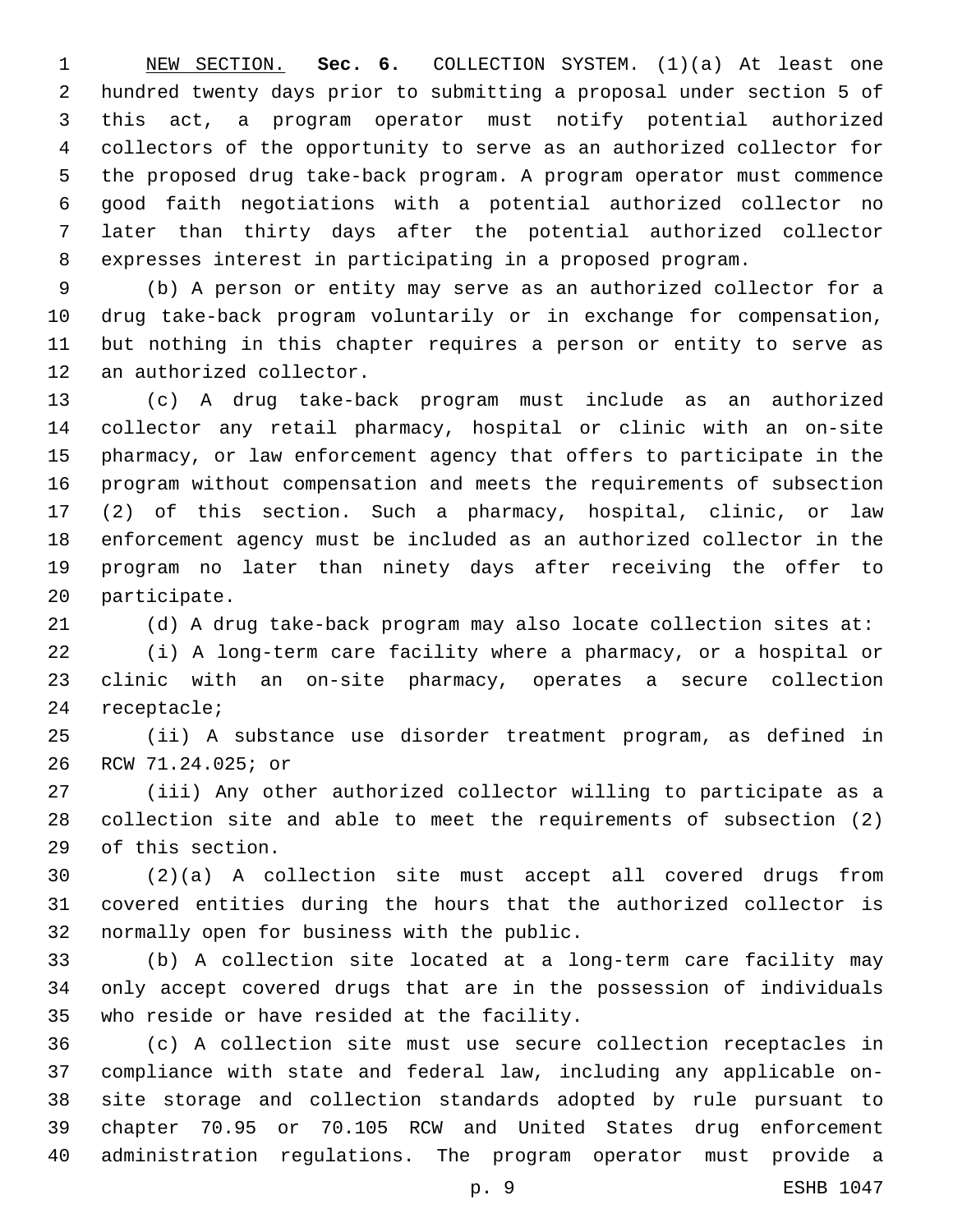service schedule that meets the needs of each collection site to ensure that each secure collection receptacle is serviced as often as necessary to avoid reaching capacity and that collected covered drugs are transported to final disposal in a timely manner, including a process for additional prompt collection service upon notification from the collection site. Secure collection receptacle signage must prominently display a toll-free telephone number and web site for the program so that members of the public may provide feedback on 9 collection activities.

 (d) An authorized collector must comply with applicable provisions of chapters 70.95 and 70.105 RCW, including rules adopted pursuant to those chapters that establish collection and transportation standards, and federal laws and regulations governing the handling of covered drugs, including United States drug 15 enforcement administration regulations.

 (3)(a) A drug take-back program's collection system must be safe, secure, and convenient on an ongoing, year-round basis and must provide equitable and reasonably convenient access for residents 19 across the state.

 (b) In establishing and operating a collection system, a program operator must give preference to locating collection sites at retail pharmacies, hospitals or clinics with on-site pharmacies, and law 23 enforcement agencies.

 (c)(i) Each population center must have a minimum of one collection site, plus one additional collection site for every fifty thousand residents of the city or town located within the population center. Collection sites must be geographically distributed to provide reasonably convenient and equitable access to all residents 29 of the population center.

 (ii) On islands and in areas outside of population centers, a collection site must be located at the site of each potential authorized collector that is regularly open to the public, unless the program operator demonstrates to the satisfaction of the department that a potential authorized collector is unqualified or unwilling to participate in the drug take-back program, in accordance with the 36 requirements of subsection (1) of this section.

 (iii) For purposes of this section, "population center" means a city or town and the unincorporated area within a ten-mile radius 39 from the center of the city or town.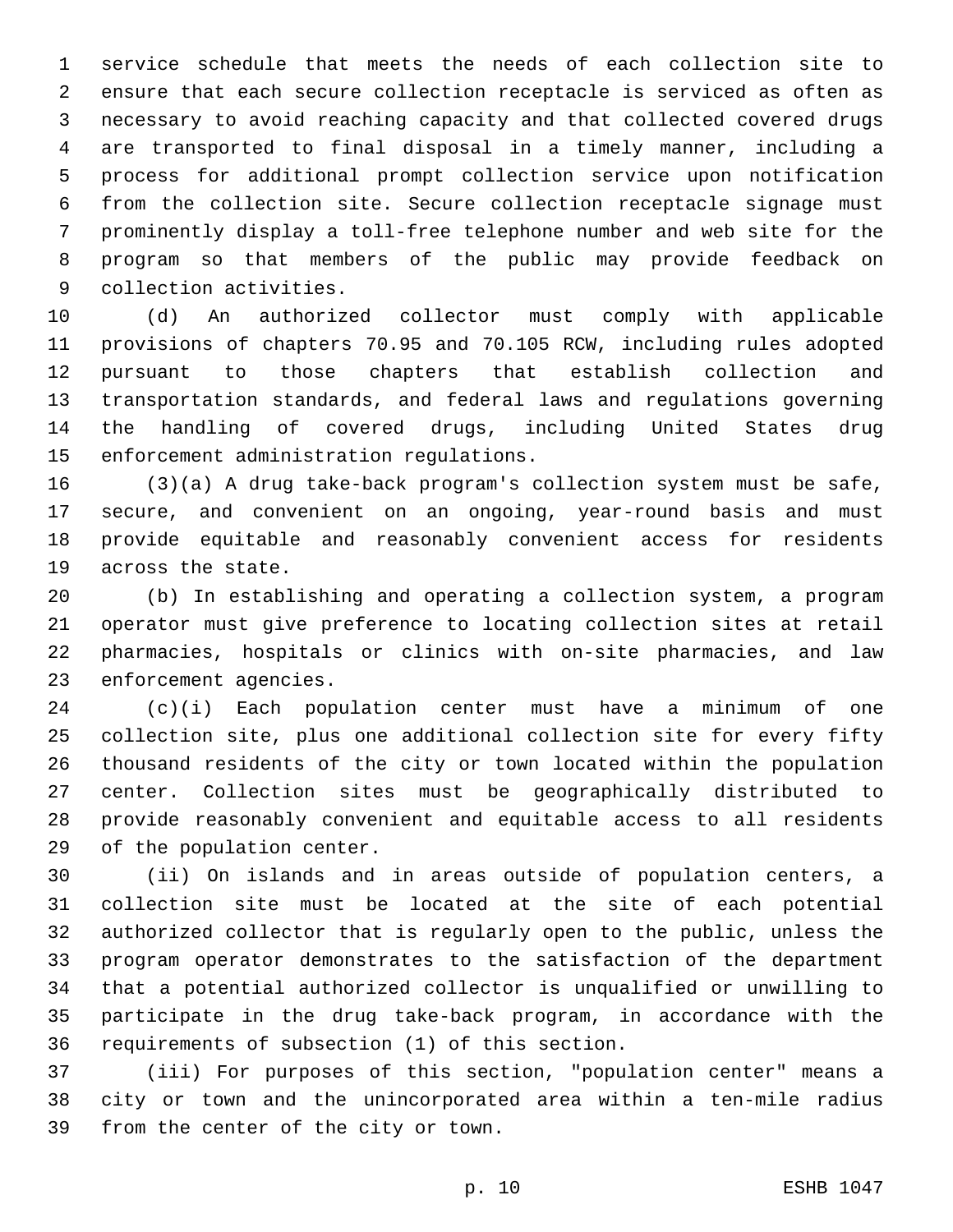(d) A program operator must establish mail-back distribution locations or hold periodic collection events to supplement service to any area of the state that is underserved by collection sites, as determined by the department, in consultation with the local health jurisdiction. The program operator, in consultation with the department, local law enforcement, the local health jurisdiction, and the local community, must determine the number and locations of mail- back distribution locations or the frequency and location of these collections events, to be held at least twice a year, unless otherwise determined through consultation with the local community. The program must arrange any periodic collection events in advance with local law enforcement agencies and conduct periodic collection events in compliance with United States drug enforcement administration regulations and protocols and applicable state laws.

 (e) Upon request, a drug take-back program must provide a mail- back program free of charge to covered entities and to retail pharmacies that offer to distribute prepaid, preaddressed mailing envelopes for the drug take-back program. A drug take-back program must permit covered entities to request prepaid, preaddressed mailing envelopes through the program's web site, the program's toll-free telephone number, and a request to a pharmacist at a retail pharmacy 22 distributing the program's mailing envelopes.

 (f) The program operator must provide alternative collection methods for any covered drugs, other than controlled substances, that cannot be accepted or commingled with other covered drugs in secure collection receptacles, through a mail-back program, or at periodic collection events, to the extent permissible under applicable state and federal laws. The department shall review and approve of any alternative collection methods prior to their implementation.

 NEW SECTION. **Sec. 7.** DRUG TAKE-BACK PROGRAM PROMOTION. (1) A drug take-back program must develop and provide a system of promotion, education, and public outreach about the safe storage and secure collection of covered drugs. This system may include signage, written materials to be provided at the time of purchase or delivery of covered drugs, and advertising or other promotional materials. At a minimum, each program must:

 (a) Promote the safe storage of legend drugs and nonlegend drugs by residents before secure disposal through a drug take-back program;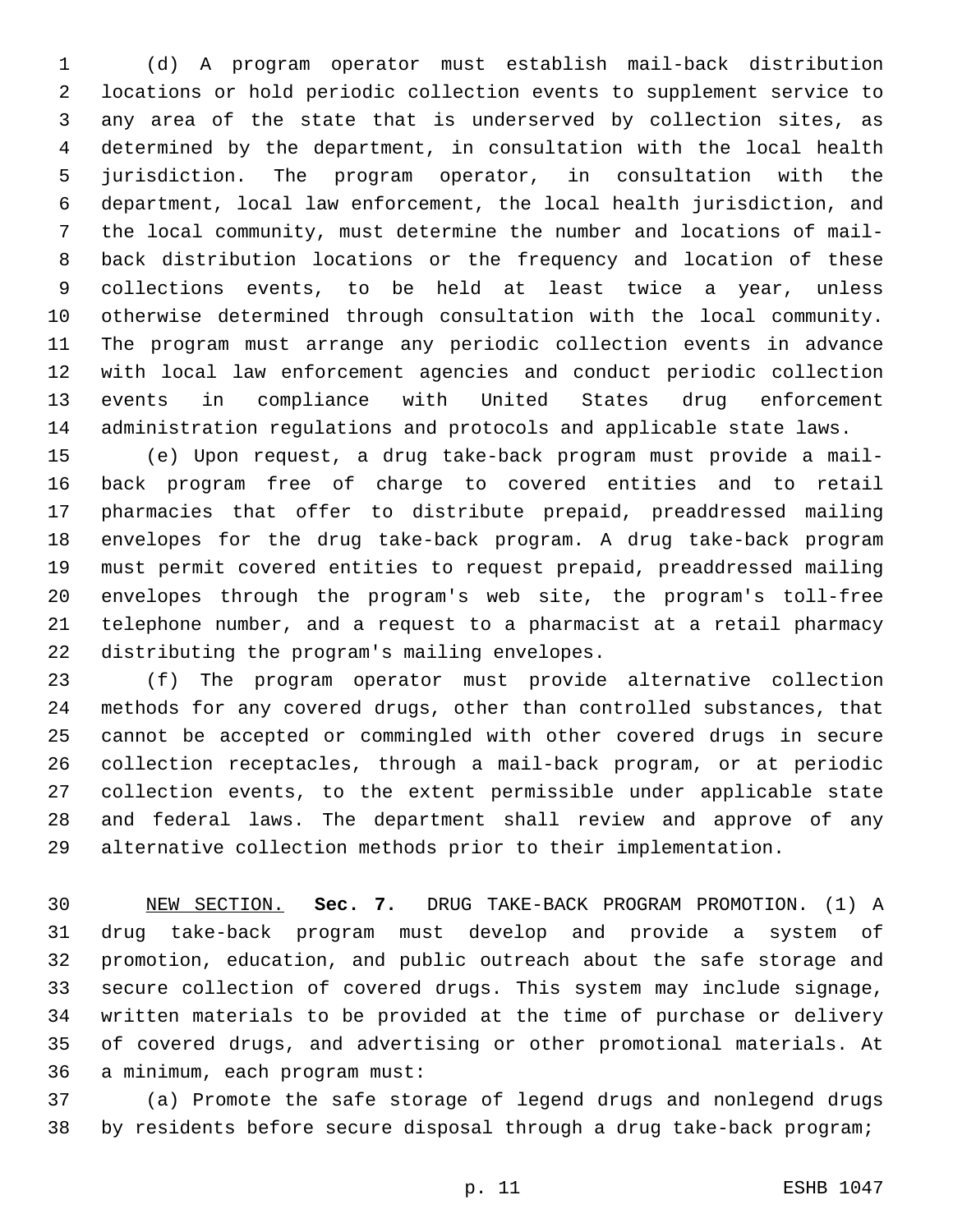(b) Discourage residents from disposing of covered drugs in solid 2 waste collection, sewer, or septic systems;

 (c) Promote the use of the drug take-back program so that where and how to return covered drugs is widely understood by residents, pharmacists, retail pharmacies, health care facilities and providers, 6 veterinarians, and veterinary hospitals;

 (d) Establish a toll-free telephone number and web site publicizing collection options and collection sites and discouraging improper disposal practices for covered drugs, such as flushing them 10 or placing them in the garbage;

 (e) Prepare educational and outreach materials that: Promote safe storage of covered drugs; discourage the disposal of covered drugs in solid waste collection, sewer, or septic systems; and describe how to return covered drugs to the drug take-back program. The materials must use plain language and explanatory images to make collection services and discouraged disposal practices readily understandable to all residents, including residents with limited English proficiency;

 (f) Disseminate the educational and outreach materials described in (e) of this subsection to pharmacies, health care facilities, and 20 other interested parties for dissemination to covered entities;

 (g) Work with authorized collectors to develop a readily recognizable, consistent design of collection receptacles, as well as clear, standardized instructions for covered entities on the use of collection receptacles. The department may provide guidance to program operators on the development of the instructions and design; and

 (h) Annually report on its promotion, outreach, and public education activities in its annual report required by section 10 of 29 this act.

 (2) If more than one drug take-back program is approved by the department, the programs must coordinate their promotional activities to ensure that all state residents can easily identify, understand, and access the collection services provided by any drug take-back program. Coordination efforts must include providing residents with a single toll-free telephone number and single web site to access information about collection services for every approved program.

 (3) Pharmacies and other entities that sell medication in the state are encouraged to promote secure disposal of covered drugs through the use of one or more approved drug take-back programs. Upon request, a pharmacy must provide materials explaining the use of

p. 12 ESHB 1047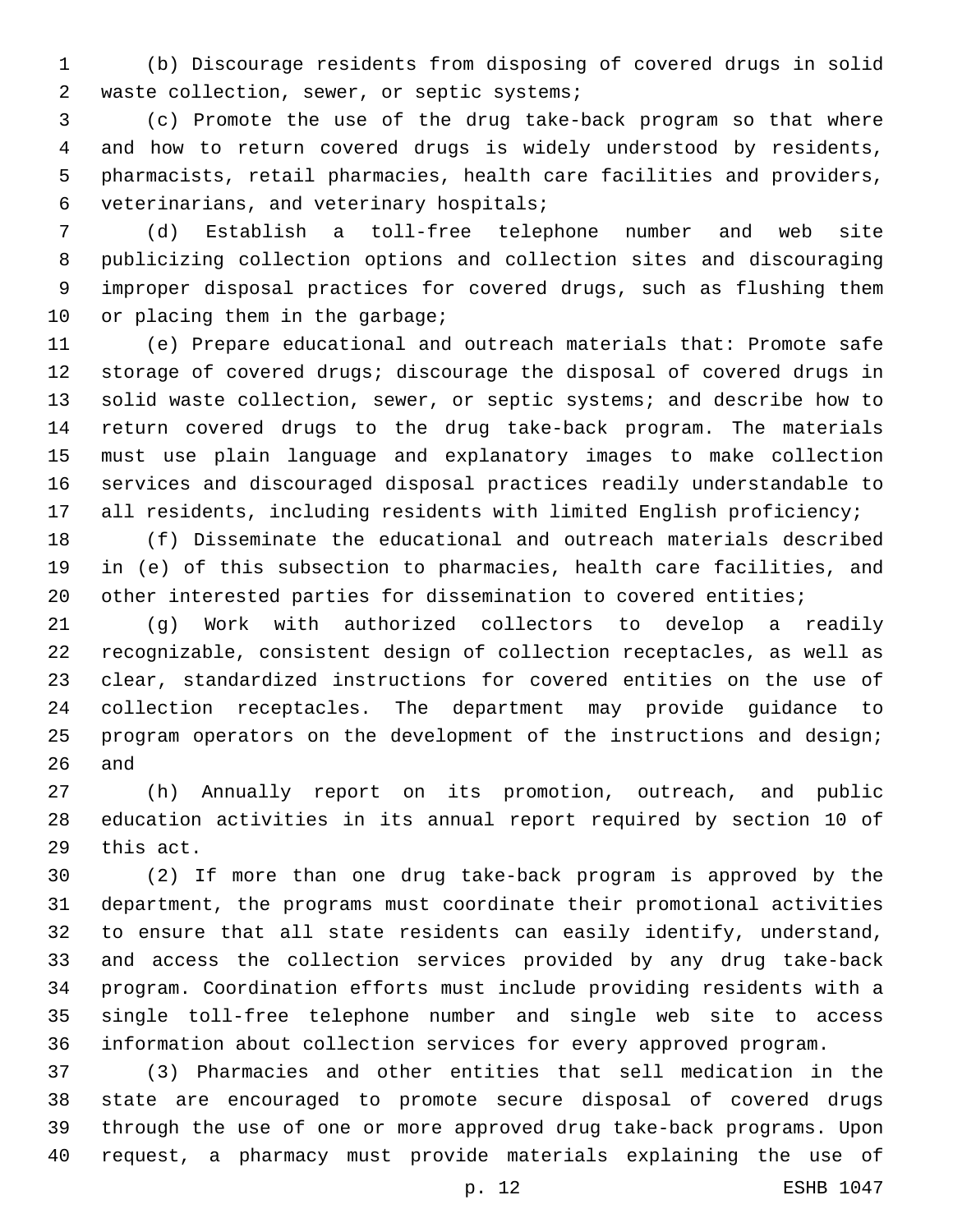approved drug take-back programs to its customers. The program operator must provide pharmacies with these materials upon request 3 and at no cost to the pharmacy.

 (4) The department, the health care authority, the department of social and health services, the department of ecology, and any other state agency that is responsible for health, solid waste management, and wastewater treatment shall, through their standard educational methods, promote safe storage of prescription and nonprescription drugs by covered entities, secure disposal of covered drugs through a drug take-back program, and the toll-free telephone number and web site for approved drug take-back programs. Local health jurisdictions and local government agencies are encouraged to promote approved drug 13 take-back programs.

14 (5) The department:

 (a) Shall conduct a survey of covered entities and a survey of pharmacists, health care providers, and veterinarians who interact with covered entities on the use of medicines after the first full year of operation of the drug take-back program, and again every two years thereafter. Survey questions must: Measure consumer awareness of the drug take-back program; assess the extent to which collection 21 sites and other collection methods are convenient and easy to use; assess knowledge and attitudes about risks of abuse, poisonings, and overdoses from drugs used in the home; and assess covered entities' practices with respect to unused, unwanted, or expired drugs, both currently and prior to implementation of the drug take-back program; and

 (b) May, upon review of results of public awareness surveys, direct a program operator for an approved drug take-back program to modify the program's promotion and outreach activities to better achieve widespread awareness among Washington state residents and health care professionals about where and how to return covered drugs 32 to the drug take-back program.

 NEW SECTION. **Sec. 8.** DISPOSAL AND HANDLING OF COVERED DRUGS. (1) Covered drugs collected under a drug take-back program must be disposed of at a permitted hazardous waste disposal facility that meets the requirements of 40 C.F.R. parts 264 and 265, as they exist on the effective date of this section.

 (2) If use of a hazardous waste disposal facility described in subsection (1) of this section is unfeasible based on cost,

p. 13 ESHB 1047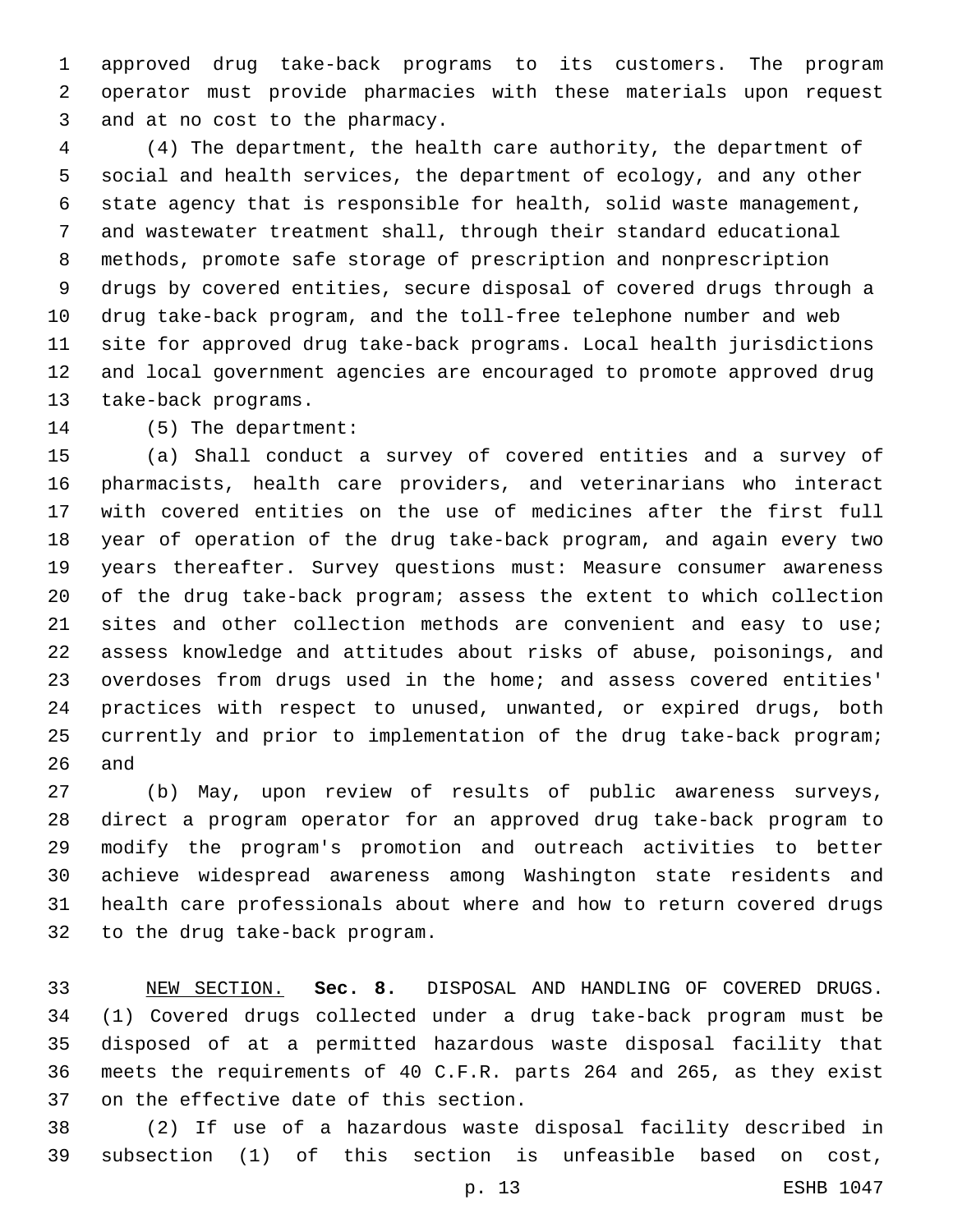logistics, or other considerations, the department, in consultation with the department of ecology, may grant approval for a program operator to dispose of some or all collected covered drugs at a permitted large municipal waste combustor facility that meets the requirements of 40 C.F.R. parts 60 and 62, as they exist on the 6 effective date of this section.

 (3) A program operator may petition the department for approval to use final disposal technologies or processes that provide superior environmental and human health protection than that provided by the technologies described in subsections (1) and (2) of this section, or equivalent protection at less cost. In reviewing a petition under this subsection, the department shall take into consideration regulations or guidance issued by the United States environmental protection agency on the disposal of pharmaceutical waste. The department, in consultation with the department of ecology, shall approve a disposal petition under this section if the disposal technology or processes described in the petition provides equivalent or superior protection in each of the following areas:

19 (a) Monitoring of any emissions or waste;

20 (b) Worker health and safety;

 (c) Air, water, or land emissions contributing to persistent, 22 bioaccumulative, and toxic pollution; and

(d) Overall impact to the environment and human health.

 (4) If a drug take-back program encounters a safety or security problem during collection, transportation, or disposal of covered drugs, the program operator must notify the department as soon as 27 practicable after encountering the problem.

 NEW SECTION. **Sec. 9.** PROGRAM FUNDING. (1) A covered manufacturer or group of covered manufacturers must pay all administrative and operational costs associated with establishing and implementing the drug take-back program in which they participate. Such administrative and operational costs include, but are not limited to: Collection and transportation supplies for each collection site; purchase of secure collection receptacles for each collection site; ongoing maintenance or replacement of secure collection receptacles when requested by authorized collectors; prepaid, preaddressed mailers; compensation of authorized collectors, if applicable; operation of periodic collection events, including the cost of law enforcement staff time; transportation of all collected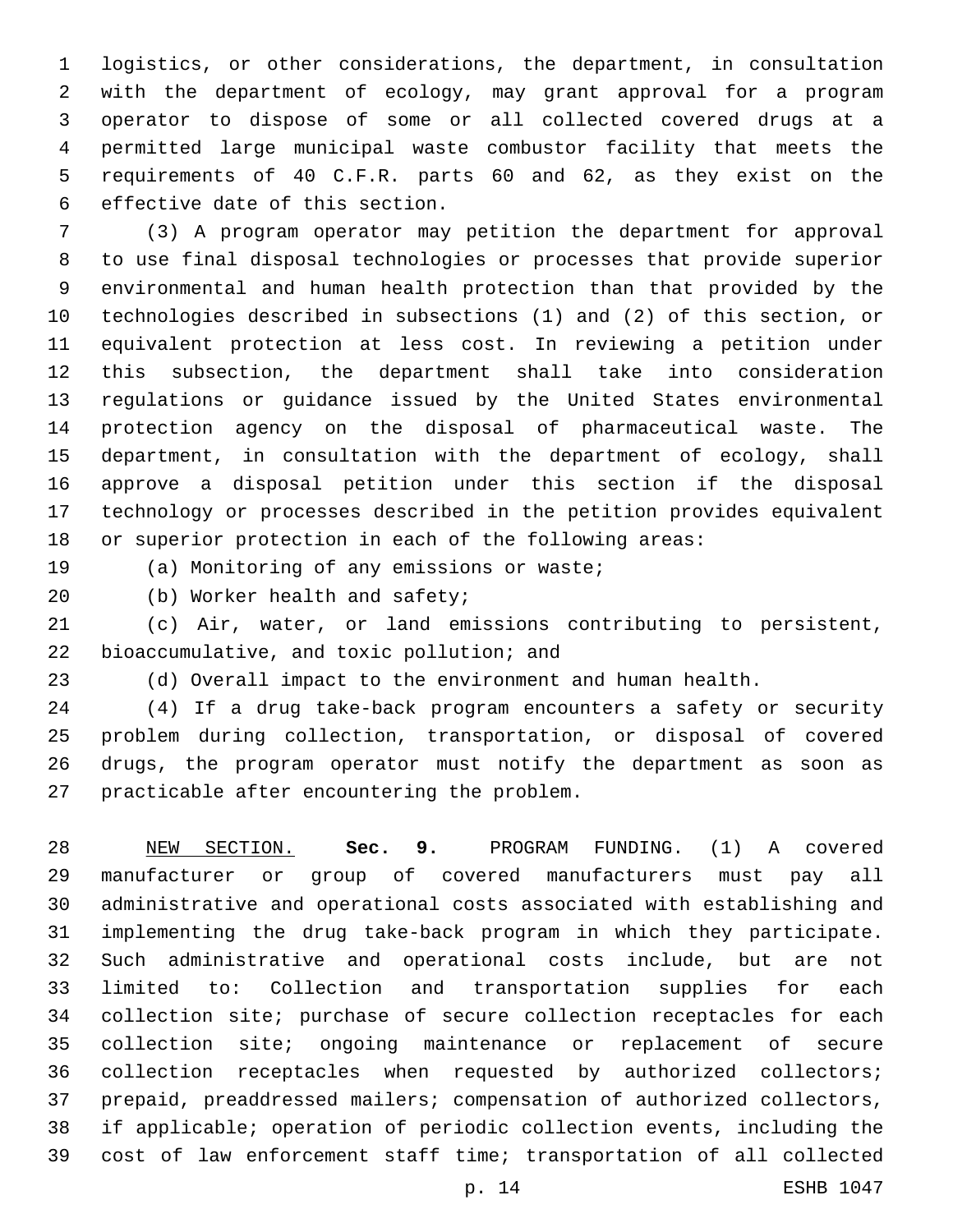covered drugs to final disposal; environmentally sound disposal of all collected covered drugs in compliance with section 8 of this act; 3 and program promotion and outreach.

 (2) A program operator, covered manufacturer, authorized 5 collector, or other person may not charge:

 (a) A specific point-of-sale fee to consumers to recoup the costs 7 of a drug take-back program; or

 (b) A specific point-of-collection fee at the time covered drugs 9 are collected from covered entities.

 NEW SECTION. **Sec. 10.** ANNUAL PROGRAM REPORT. (1) By July 1st after the first full year of implementation, and each July 1st thereafter, a program operator must submit to the department a report describing implementation of the drug take-back program during the previous calendar year. The report must include:

 (a) A list of covered manufacturers participating in the drug 16 take-back program;

 (b) The amount, by weight, of covered drugs collected, including 18 the amount by weight from each collection method used;

 (c) The following details regarding the program's collection system: A list of collection sites with addresses; the number of mailers provided; locations where mailers were provided, if applicable; dates and locations of collection events held, if applicable; and the transporters and disposal facility or facilities 24 used;

 (d) Whether any safety or security problems occurred during collection, transportation, or disposal of covered drugs, and if so, completed and anticipated changes to policies, procedures, or tracking mechanisms to address the problem and improve safety and 29 security;

 (e) A description of the public education, outreach, and 31 evaluation activities implemented;

 (f) A description of how collected packaging was recycled to the 33 extent feasible;

 (g) A summary of the program's goals for collection amounts and public awareness, the degree of success in meeting those goals, and if any goals have not been met, what effort will be made to achieve 37 those goals the following year; and

 (h) The program's annual expenditures, itemized by program 39 category.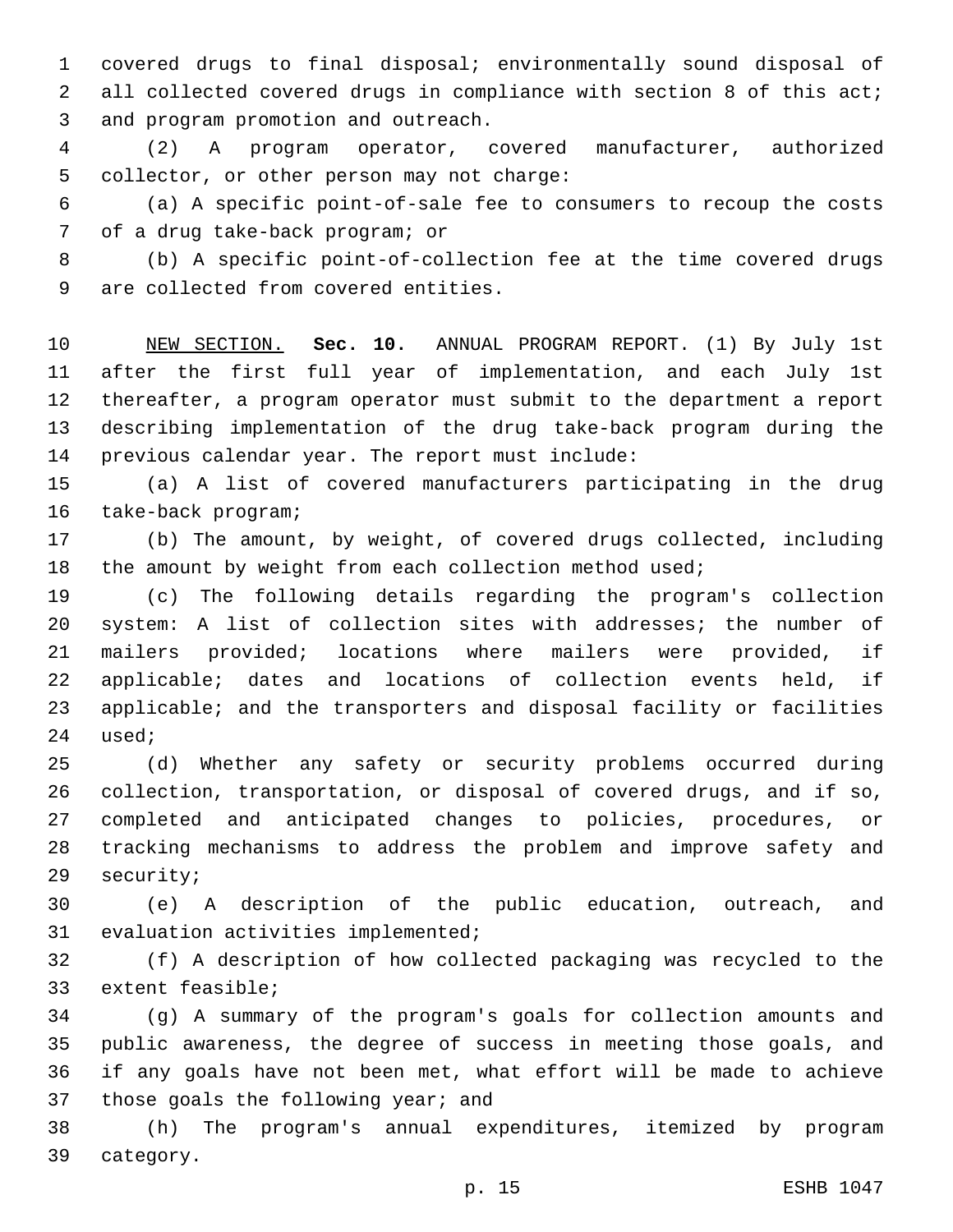(2) Within thirty days after each annual period of operation of an approved drug take-back program, the program operator shall submit an annual collection amount report to the department that provides the total amount, by weight, of covered drugs collected from each 5 collection site during the prior year.

 (3) The department shall make reports submitted under this section available to the public through the internet.

 NEW SECTION. **Sec. 11.** ENFORCEMENT AND PENALTIES. (1) The department may audit or inspect the activities and records of a drug take-back program to determine compliance with this chapter or investigate a complaint.

 (2)(a) The department shall send a written notice to a covered manufacturer that fails to participate in a drug take-back program as required by this chapter. The notice must provide a warning regarding 15 the penalties for violation of this chapter.

 (b) A covered manufacturer that receives a notice under this subsection (2) may be assessed a penalty if, sixty days after receipt of the notice, the covered manufacturer continues to sell a covered drug in or into the state without participating in a drug take-back 20 program approved under this chapter.

 (3)(a) The department may send a program operator a written notice warning of the penalties for noncompliance with this chapter if it determines that the program operator's drug take-back program is in violation of this chapter or does not conform to the proposal approved by the department. The department may assess a penalty on the program operator and participating covered manufacturers if the program does not come into compliance by thirty days after receipt of 28 the notice.

 (b) The department may immediately suspend operation of a drug take-back program and assess a penalty if it determines that the program is in violation of this chapter and the violation creates a condition that, in the judgment of the department, constitutes an immediate hazard to the public or the environment.

 (4)(a) The department shall send a written notice to a drug wholesaler or a retail pharmacy that fails to provide a list of drug manufacturers to the department as required by section 4 of this act. The notice must provide a warning regarding the penalties for 38 violation of this chapter.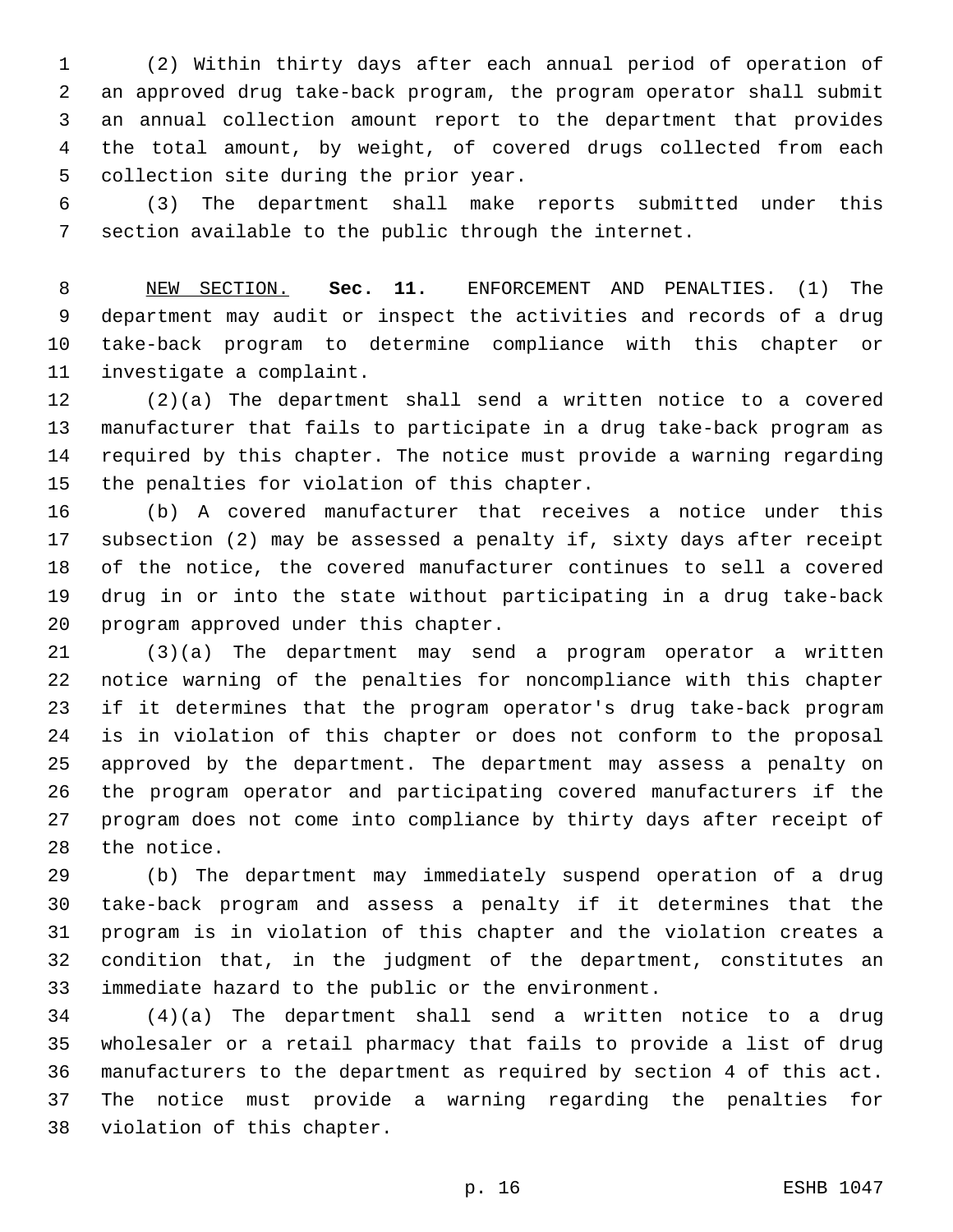(b) A drug wholesaler or retail pharmacy that receives a notice under this subsection may be assessed a penalty if, sixty days after receipt of the notice, the drug wholesaler or retail pharmacy fails 4 to provide a list of drug manufacturers.

 (5) In enforcing the requirements of this chapter, the department:6

(a) May require an informal administrative conference;

 (b) May require a person or entity to engage in or refrain from engaging in certain activities pertaining to this chapter;

 (c) May, in accordance with RCW 43.70.095, assess a civil fine of up to two thousand dollars. Each day upon which a violation occurs or is permitted to continue constitutes a separate violation. In determining the appropriate amount of the fine, the department shall consider the extent of harm caused by the violation, the nature and persistence of the violation, the frequency of past violations, any action taken to mitigate the violation, and the financial burden to 17 the entity in violation; and

 (d) May not prohibit a covered manufacturer from selling a drug 19 in or into the state of Washington.

 NEW SECTION. **Sec. 12.** DEPARTMENT FEE. (1)(a) By July 1, 2019, the department shall: Determine its costs for the administration, oversight, and enforcement of the requirements of this chapter, including the survey required under section 20 of this act; pursuant to RCW 43.70.250, set fees at a level sufficient to recover the costs associated with administration, oversight, and enforcement; and adopt rules establishing requirements for program operator proposals.

 (b) The department shall not impose any fees in excess of its actual administrative, oversight, and enforcement costs. The fees collected from each program operator in calendar year 2020 and any subsequent year may not exceed ten percent of the program's annual expenditures as reported to the department in the annual report required by section 10 of this act and determined by the department.

 (c) Adjustments to the department's fees may be made annually and shall not exceed actual administration, oversight, and enforcement costs. Adjustments for inflation may not exceed the percentage change in the consumer price index for all urban consumers in the United States as calculated by the United States department of labor as averaged by city for the twelve-month period ending with June of the 39 previous year.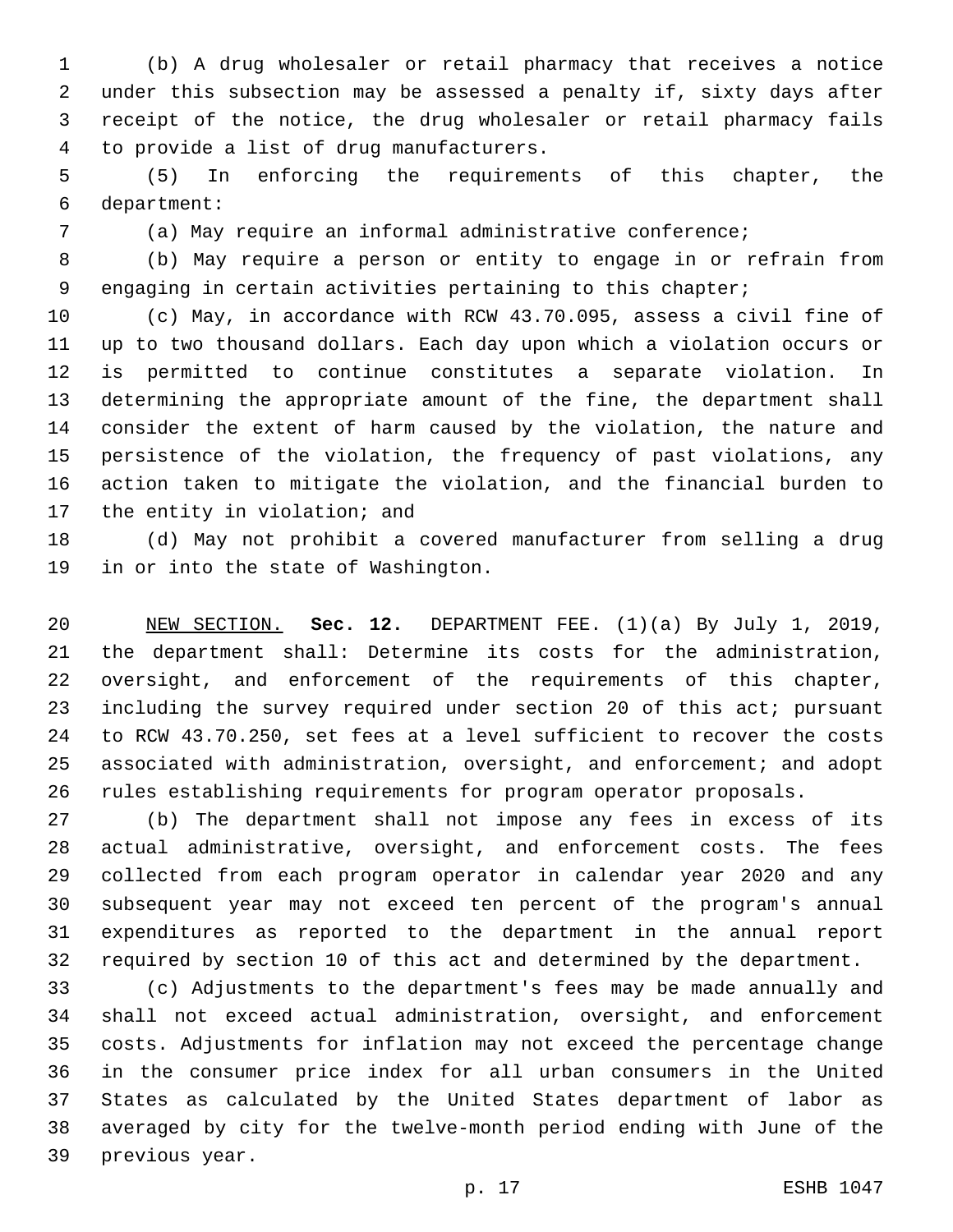(d) The department shall collect fees from each program operator by October 1, 2019, and annually thereafter.2

 (2) All fees collected under this section must be deposited in the secure drug take-back program account established in section 13 5 of this act.

 NEW SECTION. **Sec. 13.** SECURE DRUG TAKE-BACK PROGRAM ACCOUNT. The secure drug take-back program account is created in the state treasury. All receipts received by the department under this chapter must be deposited in the account. Moneys in the account may be spent only after appropriation. Expenditures from the account may be used by the department only for administering and enforcing this chapter.

 NEW SECTION. **Sec. 14.** ANTITRUST IMMUNITY. The activities authorized by this chapter require collaboration among covered manufacturers. These activities will enable safe and secure collection and disposal of covered drugs in Washington state and are therefore in the best interest of the public. The benefits of collaboration, together with active state supervision, outweigh potential adverse impacts. Therefore, the legislature intends to exempt from state antitrust laws, and provide immunity through the state action doctrine from federal antitrust laws, activities that are undertaken, reviewed, and approved by the department pursuant to this chapter that might otherwise be constrained by such laws. The legislature does not intend and does not authorize any person or entity to engage in activities not provided for by this chapter, and the legislature neither exempts nor provides immunity for such activities.

 NEW SECTION. **Sec. 15.** FEDERAL LAW. This chapter is void if a federal law, or a combination of federal laws, takes effect that establishes a national program for the collection of covered drugs that substantially meets the intent of this chapter, including the creation of a funding mechanism for collection, transportation, and proper disposal of all covered drugs in the United States.

 NEW SECTION. **Sec. 16.** LOCAL LAWS. (1)(a) For a period of twelve months after a drug take-back program approved under section 5 of this act begins operating, a county may enforce a grandfathered ordinance. During that twelve-month period, if a county determines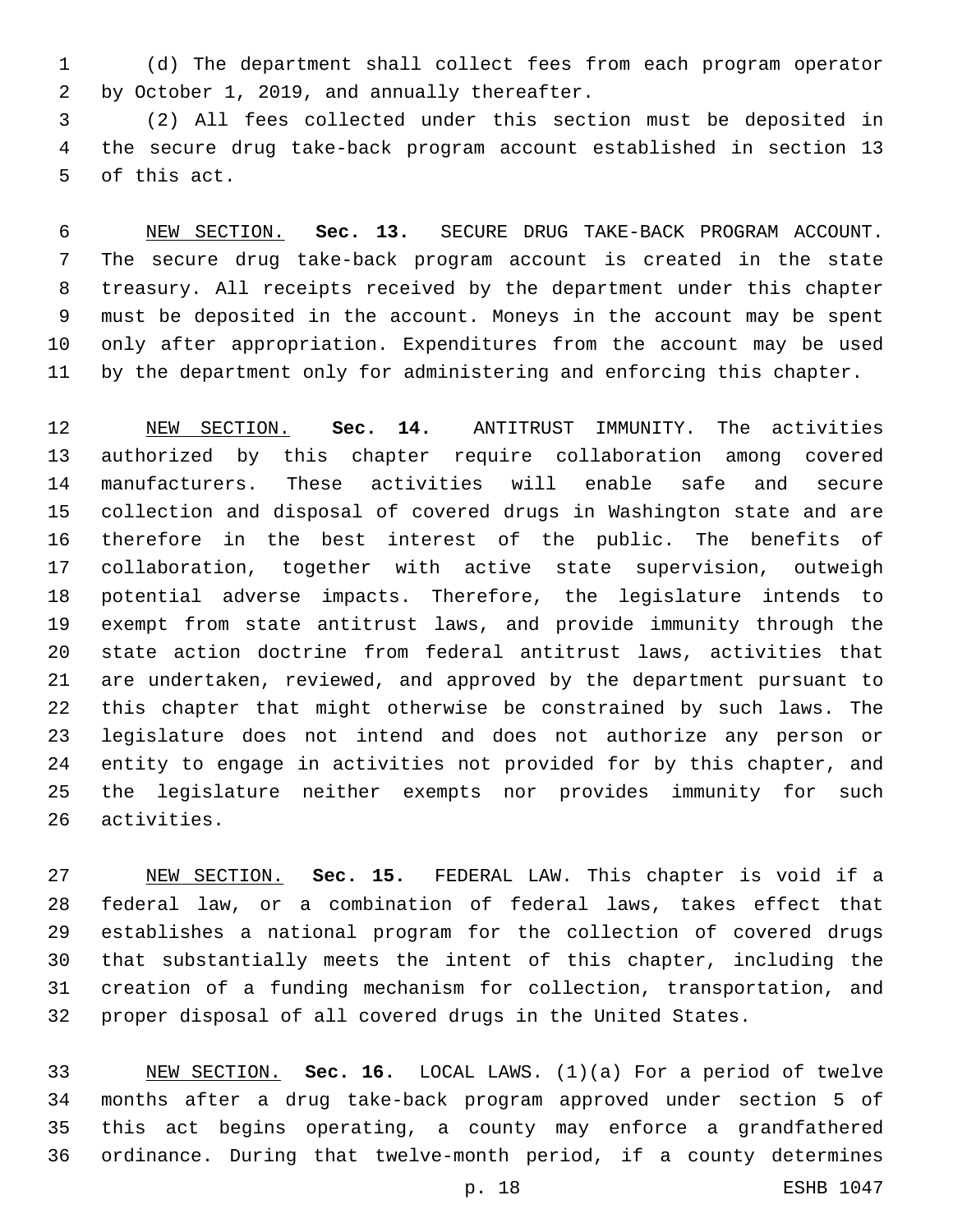that a covered manufacturer is in compliance with its grandfathered ordinance, the department shall find the covered manufacturer in compliance with the requirements of this chapter with respect to that 4 county.

 (b) In any county enforcing a grandfathered ordinance as described in (a) of this subsection, the program operator of an approved drug take-back program must work with the county and the department to incorporate the local program into the approved drug take-back program on or before the end of the twelve-month period.

 (2) After the effective date of this section, a political subdivision may not enact or enforce a local ordinance that requires a retail pharmacy, clinic, hospital, or local law enforcement agency to provide for collection and disposal of covered drugs from covered 14 entities.

 (3) At the end of the twelve-month period provided in subsection (1) of this section, this chapter preempts all laws enacted by a county, city, town, or other political subdivision of the state regarding a drug take-back program for the collection, transportation, and disposal of covered drugs, or promotion, education, and public outreach relating to such a program.

 (4) For purposes of this section, "grandfathered ordinance" means a pharmaceutical product stewardship or drug take-back ordinance that: (a) Is in effect on the effective date of this section; and (b) the department determines meets or exceeds the requirements of this chapter with respect to safe and secure collection and disposal of unwanted medicines from residents, including the types of drugs covered by the program, the convenience of the collection system for 28 residents, and required promotion of the program.

 NEW SECTION. **Sec. 17.** PUBLIC DISCLOSURE. Proprietary information submitted to the department under this chapter is exempt from public disclosure under RCW 42.56.270. The department may use and disclose such information in summary or aggregated form that does not directly or indirectly identify financial, production, or sales data of an individual covered manufacturer or drug take-back organization.

 NEW SECTION. **Sec. 18.** RULE MAKING. The department shall adopt any rules necessary to implement and enforce this chapter.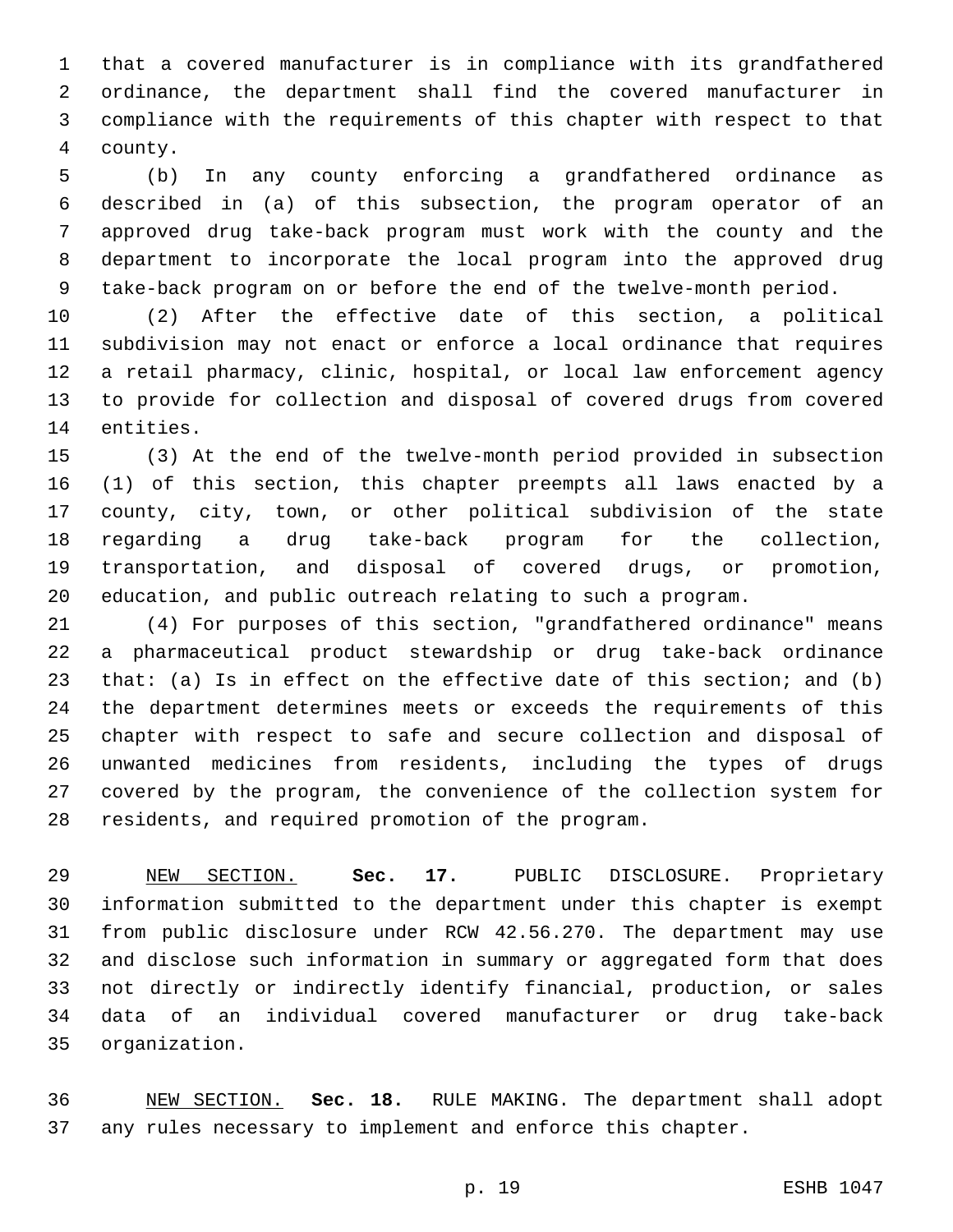NEW SECTION. **Sec. 19.** REPORT TO LEGISLATURE. (1) No later than thirty days after the department first approves a drug take-back program under section 5 of this act, the department shall submit an update to the legislature describing rules adopted under this chapter and the approved drug take-back program.

 (2) By November 15th after the first full year of operation of an approved drug take-back program and biennially thereafter, the department shall submit a report to the legislature. The report must:

(a) Describe the status of approved drug take-back programs;

 (b) Evaluate the secure medicine collection and disposal system and the program promotion, education, and public outreach 12 requirements established by this chapter;

 (c) Evaluate, in conjunction with an academic institution that is not an agency of the state and is qualified to conduct and evaluate research relating to prescription and nonprescription drug use and abuse and environmental impact, to the extent feasible, the impact of approved drug take-back programs on: Awareness and compliance of residents with safe storage of medicines in the home and secure disposal of covered drugs; rates of misuse, abuse, overdoses, and poisonings from prescription and nonprescription drugs; and diversions of covered drugs from sewer, solid waste, and septic systems. To conduct this evaluation, the department and the academic institution may rely on available data sources, including the public awareness surveys required under this chapter, and the prescription drug monitoring program and public health surveys such as the Washington state healthy youth survey. The department and the academic institution may also consult with other state and local 28 agencies and interested stakeholders; and

(d) Provide any recommendations for legislation.

 NEW SECTION. **Sec. 20.** (1)(a) The department shall contract with the statewide program of poison and drug information services identified in RCW 18.76.030 to conduct a survey of residents to measure whether the secure medicine collection and disposal system and the program promotion, education, and public outreach requirements established in this chapter have led to statistically significant changes in: (i) Resident attitudes and behavior on safe storage and secure disposal of prescription and nonprescription medications used in the home; and (ii) the rates of abuse or misuse of or accidental exposure to prescription and nonprescription drugs.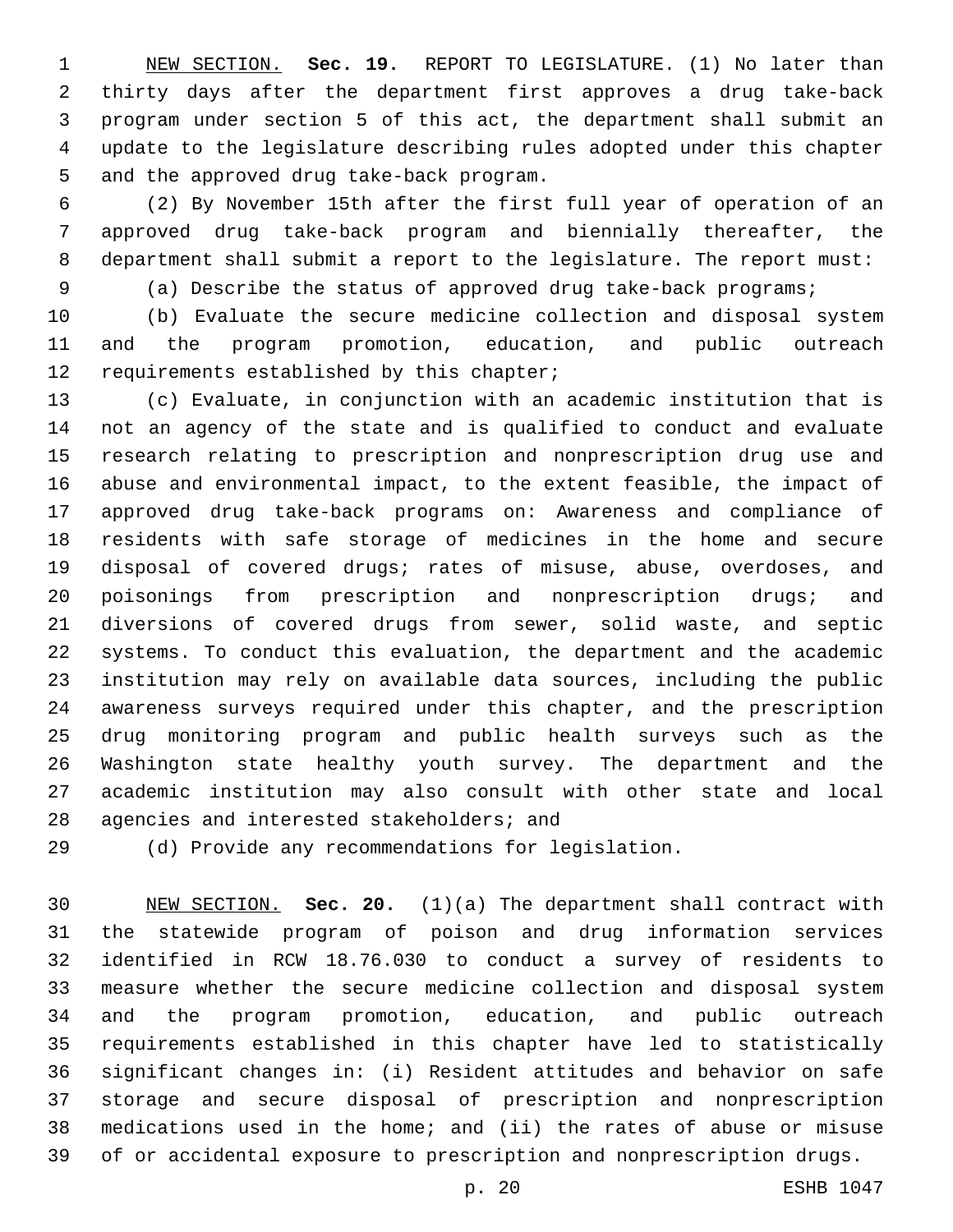(b) The survey of residents must include telephone follow-up with users of the program's emergency telephone service. The survey must be conducted before the secure medicine collection and disposal system is implemented and again no earlier than four years after the 5 system is implemented.

 (2) The statewide program of poison and drug information services shall report the survey results to the legislature and the department of health within six months of completion of the survey.

9 (3) This section expires July 1, 2026.

 **Sec. 21.** RCW 42.56.270 and 2017 c 317 s 17 are each amended to 11 read as follows:

 The following financial, commercial, and proprietary information 13 is exempt from disclosure under this chapter:

 (1) Valuable formulae, designs, drawings, computer source code or object code, and research data obtained by any agency within five years of the request for disclosure when disclosure would produce 17 private gain and public loss;

 (2) Financial information supplied by or on behalf of a person, firm, or corporation for the purpose of qualifying to submit a bid or proposal for (a) a ferry system construction or repair contract as required by RCW 47.60.680 through 47.60.750 or (b) highway construction or improvement as required by RCW 47.28.070;

 (3) Financial and commercial information and records supplied by private persons pertaining to export services provided under chapters 43.163 and 53.31 RCW, and by persons pertaining to export projects under RCW 43.23.035;26

 (4) Financial and commercial information and records supplied by businesses or individuals during application for loans or program services provided by chapters 43.325, 43.163, 43.160, 43.330, and 43.168 RCW, or during application for economic development loans or 31 program services provided by any local agency;

 (5) Financial information, business plans, examination reports, and any information produced or obtained in evaluating or examining a business and industrial development corporation organized or seeking 35 certification under chapter 31.24 RCW;

 (6) Financial and commercial information supplied to the state investment board by any person when the information relates to the investment of public trust or retirement funds and when disclosure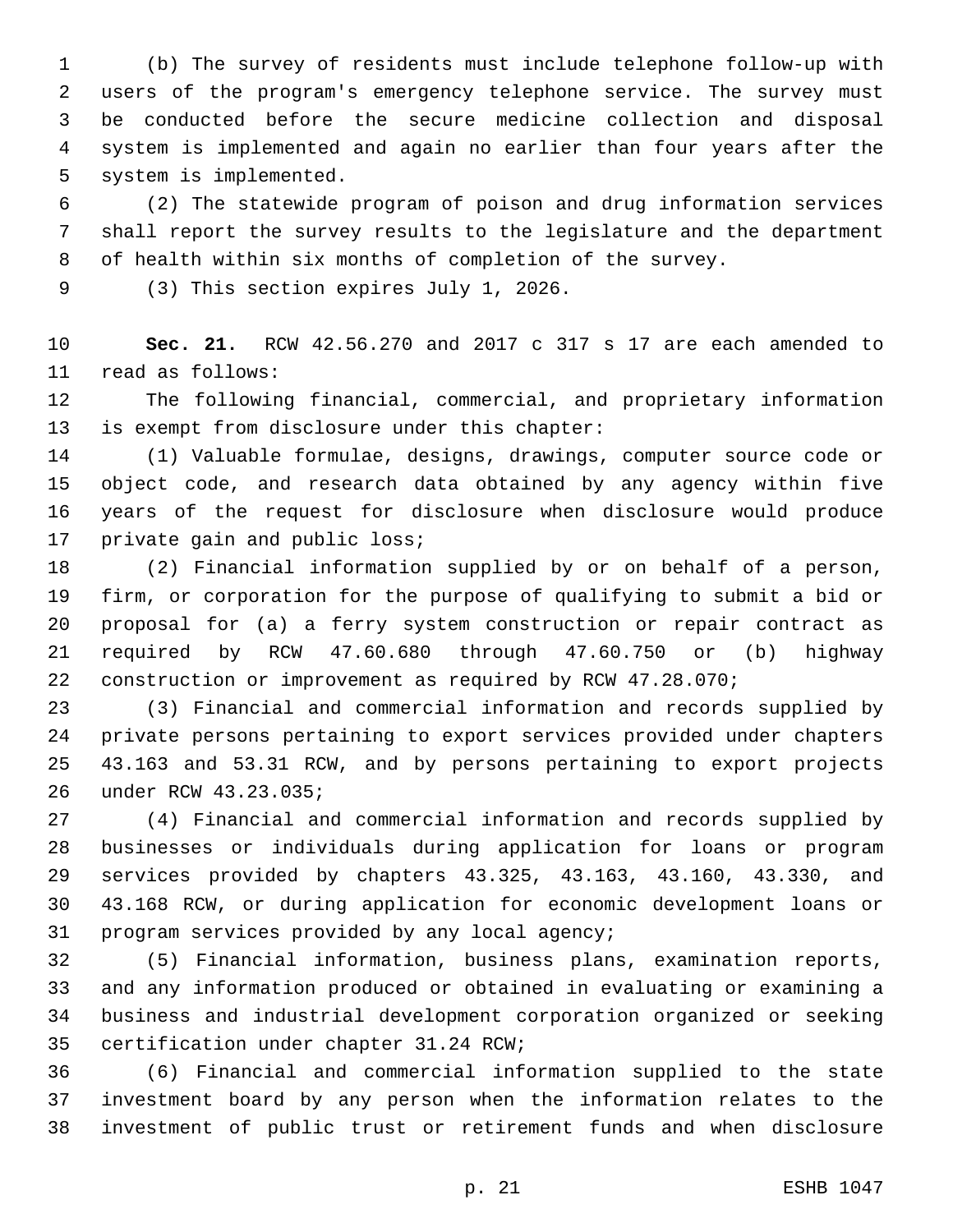would result in loss to such funds or in private loss to the 2 providers of this information;

(7) Financial and valuable trade information under RCW 51.36.120;

 (8) Financial, commercial, operations, and technical and research information and data submitted to or obtained by the clean Washington center in applications for, or delivery of, program services under 7 chapter 70.95H RCW;

 (9) Financial and commercial information requested by the public stadium authority from any person or organization that leases or uses the stadium and exhibition center as defined in RCW 36.102.010;

 (10)(a) Financial information, including but not limited to account numbers and values, and other identification numbers supplied by or on behalf of a person, firm, corporation, limited liability company, partnership, or other entity related to an application for a horse racing license submitted pursuant to RCW 67.16.260(1)(b), marijuana producer, processor, or retailer license, liquor license, 17 gambling license, or lottery retail license;

 (b) Internal control documents, independent auditors' reports and financial statements, and supporting documents: (i) Of house-banked social card game licensees required by the gambling commission pursuant to rules adopted under chapter 9.46 RCW; or (ii) submitted by tribes with an approved tribal/state compact for class III gaming;

 (11) Proprietary data, trade secrets, or other information that relates to: (a) A vendor's unique methods of conducting business; (b) data unique to the product or services of the vendor; or (c) determining prices or rates to be charged for services, submitted by any vendor to the department of social and health services for purposes of the development, acquisition, or implementation of state purchased health care as defined in RCW 41.05.011;

 (12)(a) When supplied to and in the records of the department of 31 commerce:

 (i) Financial and proprietary information collected from any person and provided to the department of commerce pursuant to RCW 34 43.330.050(8); and

 (ii) Financial or proprietary information collected from any person and provided to the department of commerce or the office of the governor in connection with the siting, recruitment, expansion, retention, or relocation of that person's business and until a siting decision is made, identifying information of any person supplying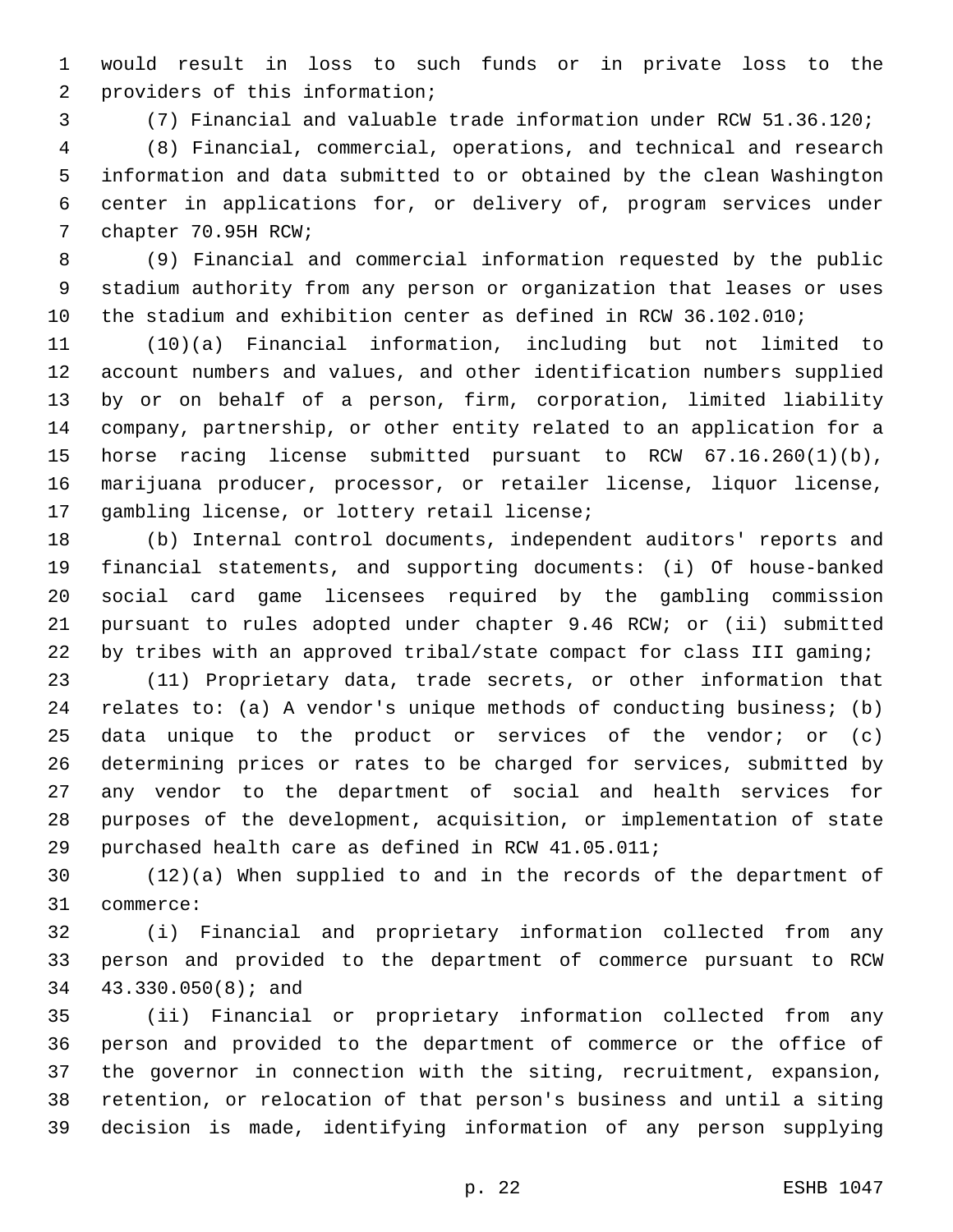information under this subsection and the locations being considered for siting, relocation, or expansion of a business;

 (b) When developed by the department of commerce based on information as described in (a)(i) of this subsection, any work 5 product is not exempt from disclosure;

 (c) For the purposes of this subsection, "siting decision" means 7 the decision to acquire or not to acquire a site;

 (d) If there is no written contact for a period of sixty days to the department of commerce from a person connected with siting, recruitment, expansion, retention, or relocation of that person's business, information described in (a)(ii) of this subsection will be 12 available to the public under this chapter;

 (13) Financial and proprietary information submitted to or obtained by the department of ecology or the authority created under chapter 70.95N RCW to implement chapter 70.95N RCW;

 (14) Financial, commercial, operations, and technical and research information and data submitted to or obtained by the life sciences discovery fund authority in applications for, or delivery of, grants under chapter 43.350 RCW, to the extent that such information, if revealed, would reasonably be expected to result in private loss to the providers of this information;

 (15) Financial and commercial information provided as evidence to the department of licensing as required by RCW 19.112.110 or 19.112.120, except information disclosed in aggregate form that does not permit the identification of information related to individual 26 fuel licensees;

 (16) Any production records, mineral assessments, and trade secrets submitted by a permit holder, mine operator, or landowner to the department of natural resources under RCW 78.44.085;

 (17)(a) Farm plans developed by conservation districts, unless permission to release the farm plan is granted by the landowner or operator who requested the plan, or the farm plan is used for the 33 application or issuance of a permit;

 (b) Farm plans developed under chapter 90.48 RCW and not under the federal clean water act, 33 U.S.C. Sec. 1251 et seq., are subject 36 to RCW 42.56.610 and 90.64.190;

 (18) Financial, commercial, operations, and technical and research information and data submitted to or obtained by a health sciences and services authority in applications for, or delivery of, grants under RCW 35.104.010 through 35.104.060, to the extent that

p. 23 ESHB 1047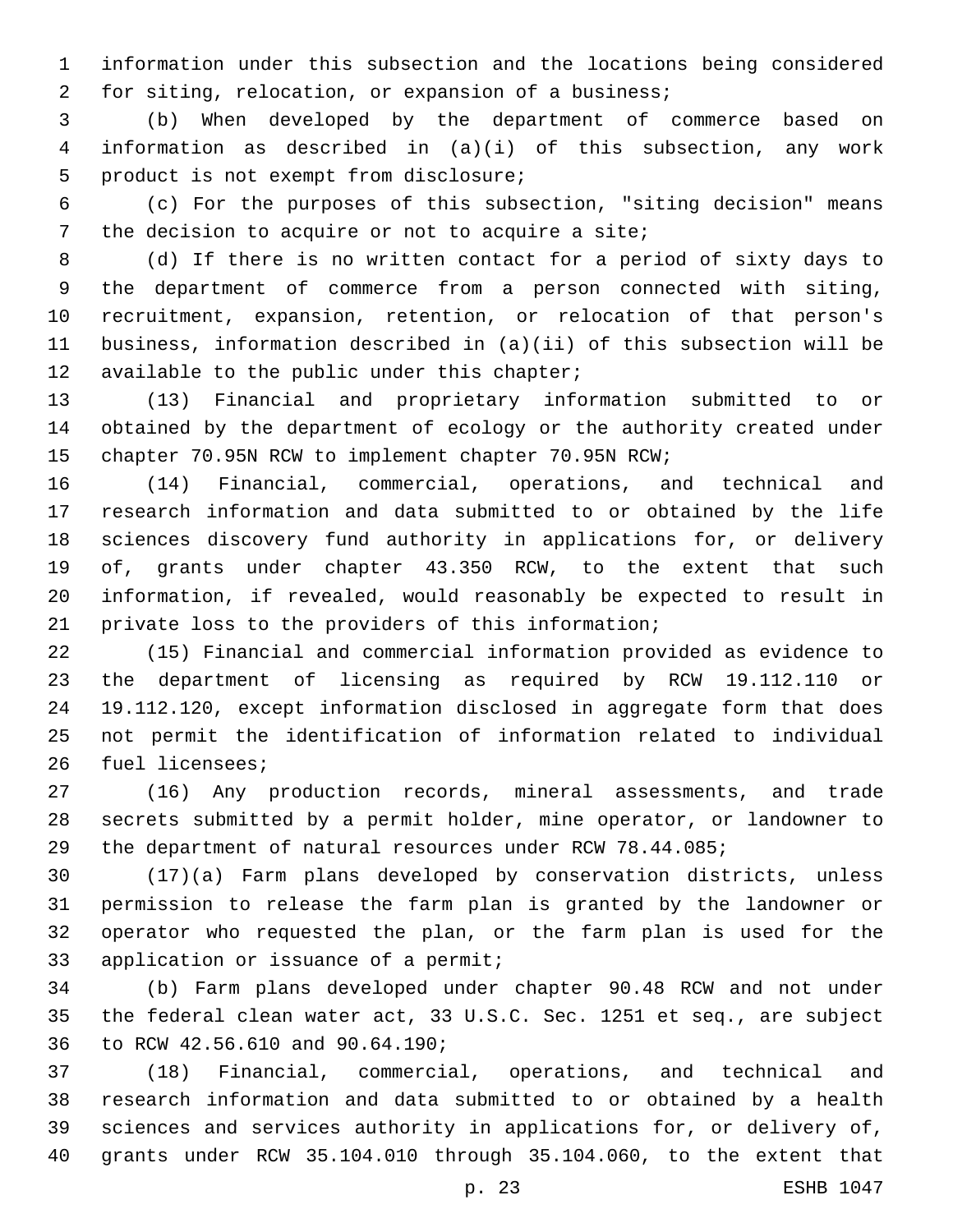such information, if revealed, would reasonably be expected to result 2 in private loss to providers of this information;

 (19) Information gathered under chapter 19.85 RCW or RCW 34.05.328 that can be identified to a particular business;

 (20) Financial and commercial information submitted to or obtained by the University of Washington, other than information the university is required to disclose under RCW 28B.20.150, when the information relates to investments in private funds, to the extent that such information, if revealed, would reasonably be expected to result in loss to the University of Washington consolidated endowment fund or to result in private loss to the providers of this 12 information;

 (21) Market share data submitted by a manufacturer under RCW 14 70.95N.190(4);

 (22) Financial information supplied to the department of financial institutions or to a portal under RCW 21.20.883, when filed by or on behalf of an issuer of securities for the purpose of obtaining the exemption from state securities registration for small securities offerings provided under RCW 21.20.880 or when filed by or on behalf of an investor for the purpose of purchasing such 21 securities;

 (23) Unaggregated or individual notices of a transfer of crude oil that is financial, proprietary, or commercial information, submitted to the department of ecology pursuant to RCW 90.56.565(1)(a), and that is in the possession of the department of ecology or any entity with which the department of ecology has shared 27 the notice pursuant to RCW 90.56.565;

 (24) Financial institution and retirement account information, and building security plan information, supplied to the liquor and cannabis board pursuant to RCW 69.50.325, 69.50.331, 69.50.342, and 69.50.345, when filed by or on behalf of a licensee or prospective licensee for the purpose of obtaining, maintaining, or renewing a license to produce, process, transport, or sell marijuana as allowed 34 under chapter 69.50 RCW;

 (25) Marijuana transport information, vehicle and driver identification data, and account numbers or unique access identifiers issued to private entities for traceability system access, submitted by an individual or business to the liquor and cannabis board under the requirements of RCW 69.50.325, 69.50.331, 69.50.342, and 69.50.345 for the purpose of marijuana product traceability.

p. 24 ESHB 1047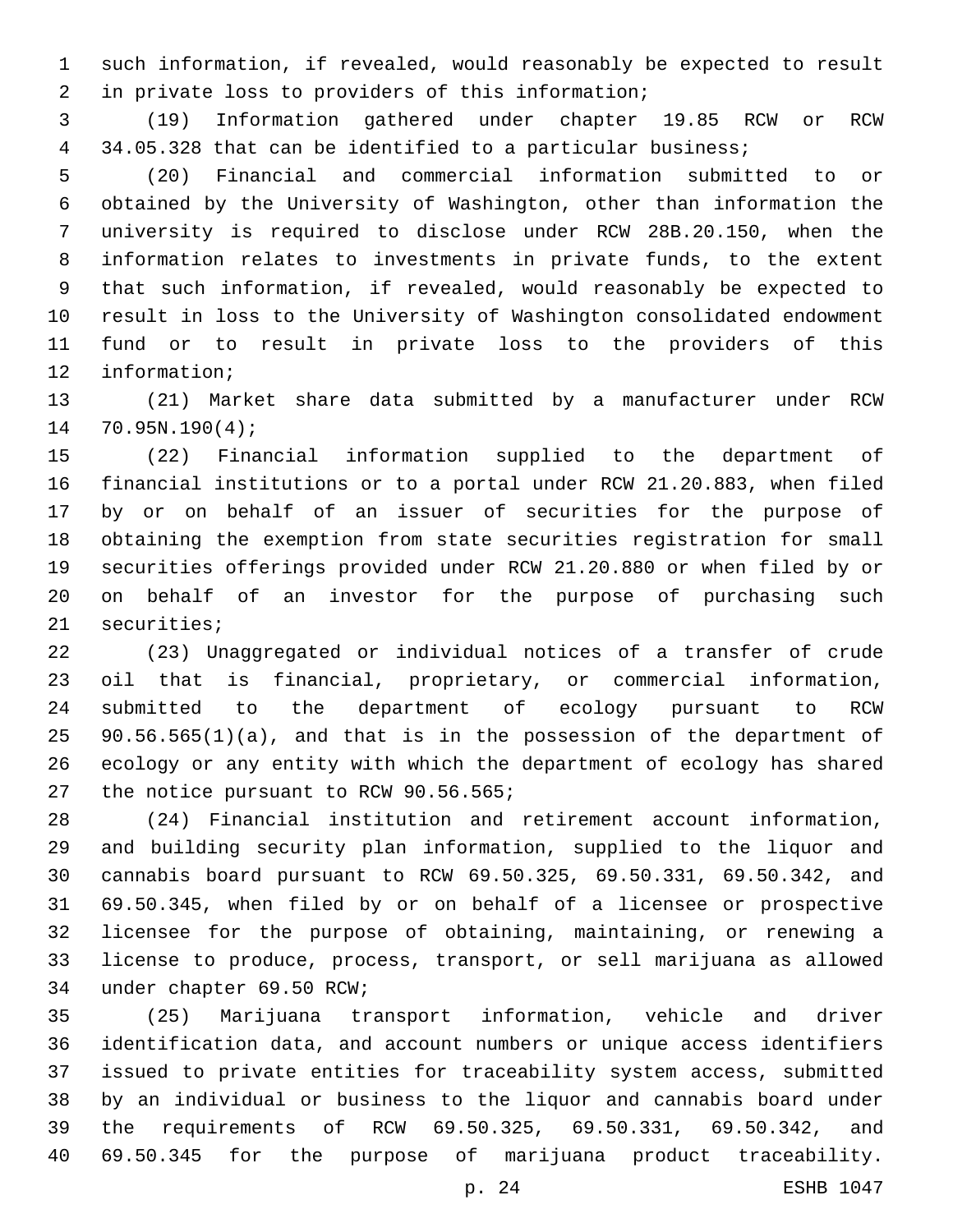Disclosure to local, state, and federal officials is not considered 2 public disclosure for purposes of this section;

 (26) Financial and commercial information submitted to or obtained by the retirement board of any city that is responsible for the management of an employees' retirement system pursuant to the authority of chapter 35.39 RCW, when the information relates to investments in private funds, to the extent that such information, if revealed, would reasonably be expected to result in loss to the retirement fund or to result in private loss to the providers of this information except that (a) the names and commitment amounts of the private funds in which retirement funds are invested and (b) the aggregate quarterly performance results for a retirement fund's portfolio of investments in such funds are subject to disclosure;

 (27) Proprietary financial, commercial, operations, and technical and research information and data submitted to or obtained by the liquor and cannabis board in applications for marijuana research licenses under RCW 69.50.372, or in reports submitted by marijuana research licensees in accordance with rules adopted by the liquor and 19 cannabis board under RCW 69.50.372; ((and))

 (28) Trade secrets, technology, proprietary information, and financial considerations contained in any agreements or contracts, entered into by a licensed marijuana business under RCW 69.50.395, which may be submitted to or obtained by the state liquor and 24 cannabis board; and

 (29) Proprietary information filed with the department of health under chapter 69.--- RCW (the new chapter created in section 25 of this act).

 **Sec. 22.** RCW 69.41.030 and 2016 c 148 s 11 are each amended to read as follows:29

 (1) It shall be unlawful for any person to sell, deliver, or possess any legend drug except upon the order or prescription of a physician under chapter 18.71 RCW, an osteopathic physician and surgeon under chapter 18.57 RCW, an optometrist licensed under chapter 18.53 RCW who is certified by the optometry board under RCW 18.53.010, a dentist under chapter 18.32 RCW, a podiatric physician and surgeon under chapter 18.22 RCW, a veterinarian under chapter 18.92 RCW, a commissioned medical or dental officer in the United States armed forces or public health service in the discharge of his or her official duties, a duly licensed physician or dentist employed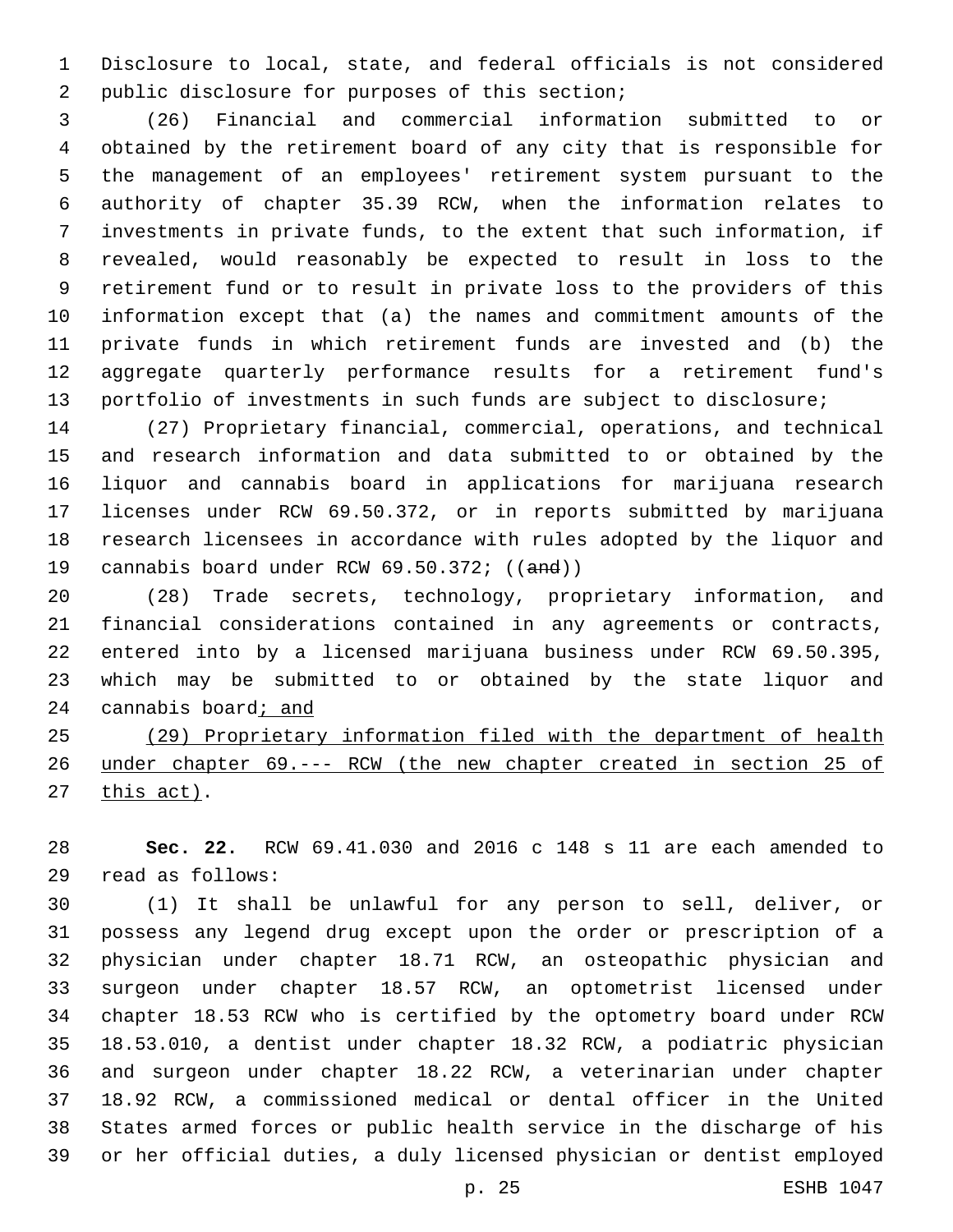by the veterans administration in the discharge of his or her official duties, a registered nurse or advanced registered nurse practitioner under chapter 18.79 RCW when authorized by the nursing care quality assurance commission, a pharmacist licensed under chapter 18.64 RCW to the extent permitted by drug therapy guidelines or protocols established under RCW 18.64.011 and authorized by the commission and approved by a practitioner authorized to prescribe drugs, an osteopathic physician assistant under chapter 18.57A RCW when authorized by the board of osteopathic medicine and surgery, a physician assistant under chapter 18.71A RCW when authorized by the medical quality assurance commission, or any of the following professionals in any province of Canada that shares a common border with the state of Washington or in any state of the United States: A physician licensed to practice medicine and surgery or a physician licensed to practice osteopathic medicine and surgery, a dentist licensed to practice dentistry, a podiatric physician and surgeon licensed to practice podiatric medicine and surgery, a licensed advanced registered nurse practitioner, a licensed physician assistant, a licensed osteopathic physician assistant, or a veterinarian licensed to practice veterinary medicine: PROVIDED, HOWEVER, That the above provisions shall not apply to sale, delivery, or possession by drug wholesalers or drug manufacturers, or their agents or employees, or to any practitioner acting within the scope of his or her license, or to a common or contract carrier or warehouse operator, or any employee thereof, whose possession of any legend drug is in the usual course of business or employment: PROVIDED FURTHER, That nothing in this chapter or chapter 18.64 RCW shall prevent a family planning clinic that is under contract with the health care authority from selling, delivering, possessing, and dispensing commercially prepackaged oral contraceptives prescribed by authorized, licensed health care practitioners: PROVIDED FURTHER, That nothing in this chapter prohibits possession or delivery of legend drugs by an authorized collector or other person participating in the operation of a drug take-back program authorized in chapter 69.--- RCW (the new chapter created in section 25 of this act).

 (2)(a) A violation of this section involving the sale, delivery, or possession with intent to sell or deliver is a class B felony 38 punishable according to chapter 9A.20 RCW.

 (b) A violation of this section involving possession is a 40 misdemeanor.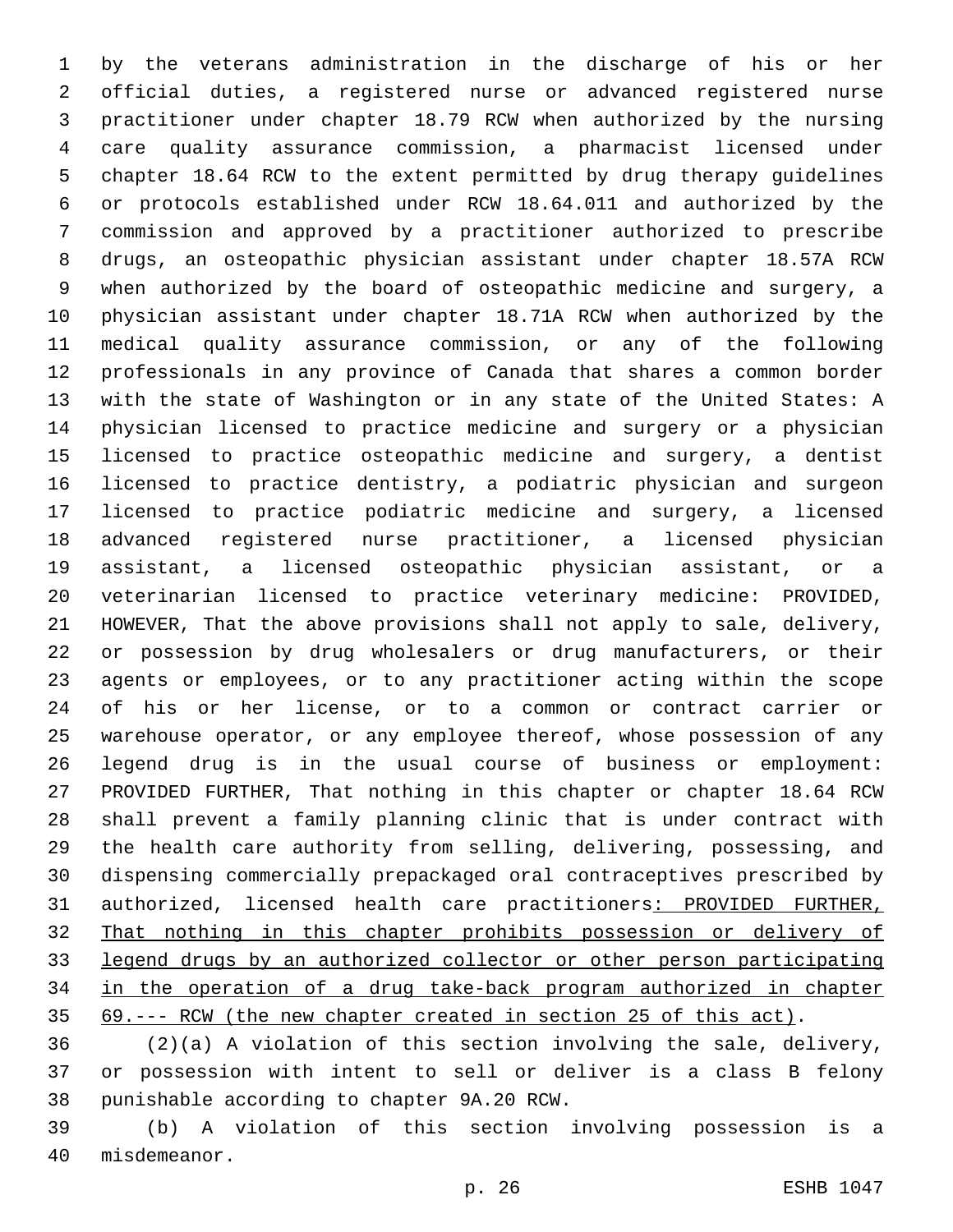NEW SECTION. **Sec. 23.** A new section is added to chapter 69.50 2 RCW to read as follows:

 It is not a violation of this chapter to possess or deliver a controlled substance in compliance with chapter 69.--- RCW (the new 5 chapter created in section 25 of this act).

 NEW SECTION. **Sec. 24.** A new section is added to chapter 70.95 7 RCW to read as follows:

 An authorized collector regulated under chapter 69.--- RCW (the new chapter created in section 25 of this act) is not required to obtain a permit under RCW 70.95.170 unless the authorized collector is required to obtain a permit under RCW 70.95.170 as a consequence of activities that are not directly associated with the collection facility's activities under chapter 69.--- RCW (the new chapter 14 created in section 25 of this act).

 NEW SECTION. **Sec. 25.** Sections 2 through 20 of this act constitute a new chapter in Title 69 RCW.

 NEW SECTION. **Sec. 26.** A new section is added to chapter 43.131 18 RCW to read as follows:

 The authorization for drug take-back programs created in this act shall be terminated on January 1, 2029, as provided in section 27 of 21 this act.

 NEW SECTION. **Sec. 27.** A new section is added to chapter 43.131 23 RCW to read as follows: The following acts or parts of acts, as now existing or hereafter amended, are each repealed, effective January 1, 2030: (1) RCW 69.--.--- and 2018 c ... s 2 (section 2 of this act); (2) RCW 69.--.--- and 2018 c ... s 3 (section 3 of this act); 28 (3) RCW 69.--.--- and 2018 c ... s 4 (section 4 of this act); (4) RCW 69.--.--- and 2018 c ... s 5 (section 5 of this act); (5) RCW 69.--.--- and 2018 c ... s 6 (section 6 of this act); (6) RCW 69.--.--- and 2018 c ... s 7 (section 7 of this act); (7) RCW 69.--.--- and 2018 c ... s 8 (section 8 of this act); (8) RCW 69.--.--- and 2018 c ... s 9 (section 9 of this act); (9) RCW 69.--.--- and 2018 c ... s 10 (section 10 of this act); 35 (10) RCW  $69. -- ---$  and  $2018$  c ... s 11 (section 11 of this act); (11) RCW 69.--.--- and 2018 c ... s 12 (section 12 of this act);